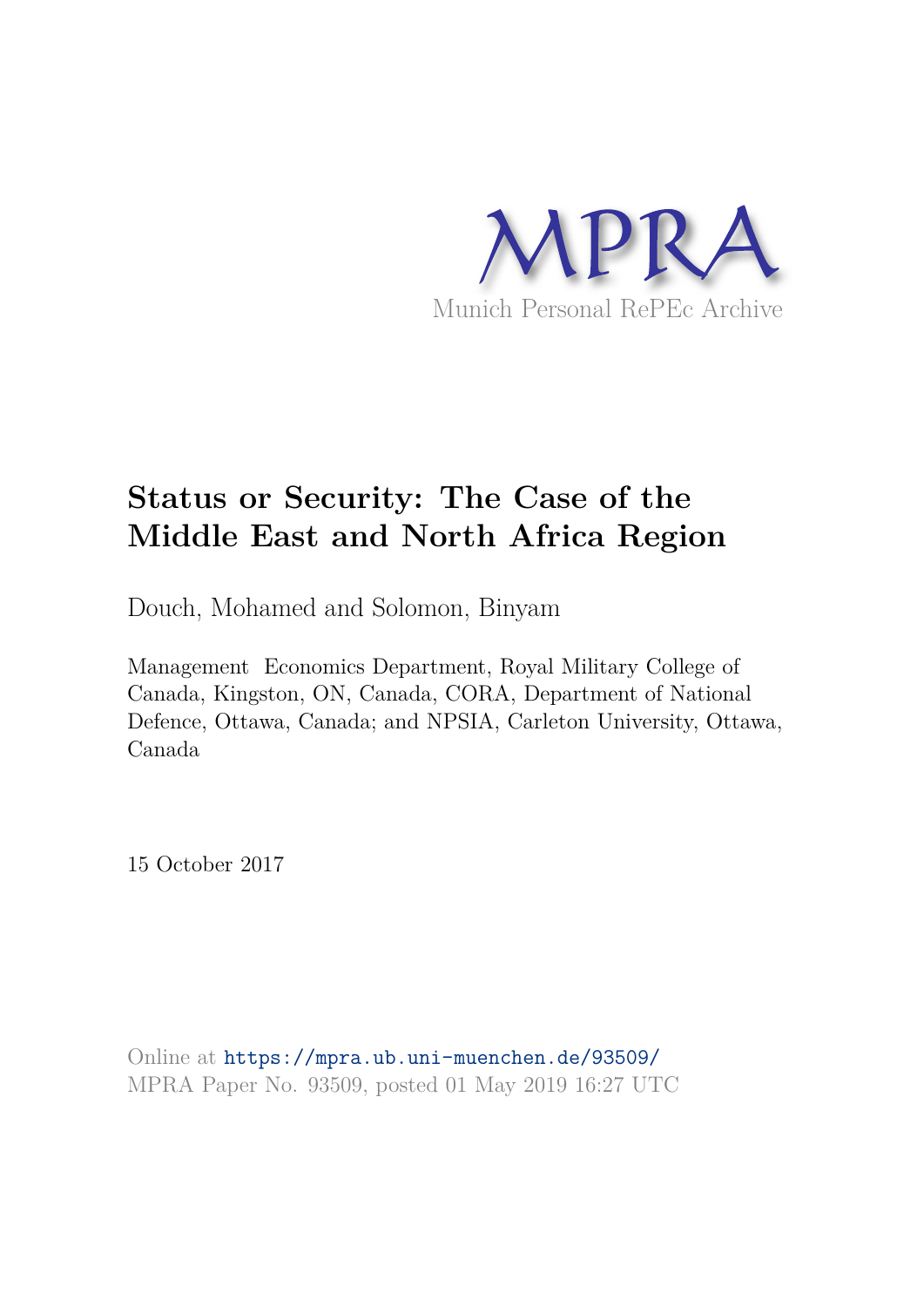# Demand for Military Spending: The case of the MENA Region

Mohamed Douch,  $PhD<sup>1</sup>$  $PhD<sup>1</sup>$  $PhD<sup>1</sup>$  Binyam Solomon,  $PhD<sup>2</sup>$  $PhD<sup>2</sup>$  $PhD<sup>2</sup>$ 

## Abstract:

 $\overline{a}$ 

Arab Spring and the domestic unrest and the threat of terrorism that followed are not the main causes of the recent spike in military spending in the region, as the bulk of arms purchases have largely been conventional heavy weaponry, such as combat aircraft, armored vehicles, and missile systems. The results indicate that military spending in the MENA region does exhibit high income elasticity and status is further signaled through regional clubs such as the Arab League. MENA countries face substantial opportunity cost of military spending and only weakly respond to local threats. The so-called 'resource curse' is not a strong indicator of military posture in MENA especially within the neoclassical demand model setting and robust estimation that account for dynamics and endogeneity.

Keywords: Threat; Nuclear arsenal, Demand for Military Expenditure; Middle East North Africa; Dynamic Panel Data; status; positional goods

JEL Classification: H56, C23

<span id="page-1-0"></span><sup>1</sup> Management & Economics Department, Royal Military College of Canada, Kingston, ON, Canada Email : mdouch@mdouch.net

<span id="page-1-1"></span><sup>2</sup> CORA, Department of National Defence, Ottawa, Canada; and NPSIA, Carleton University, Ottawa, Canada, Email: Binyam.solomon@forces.gc.ca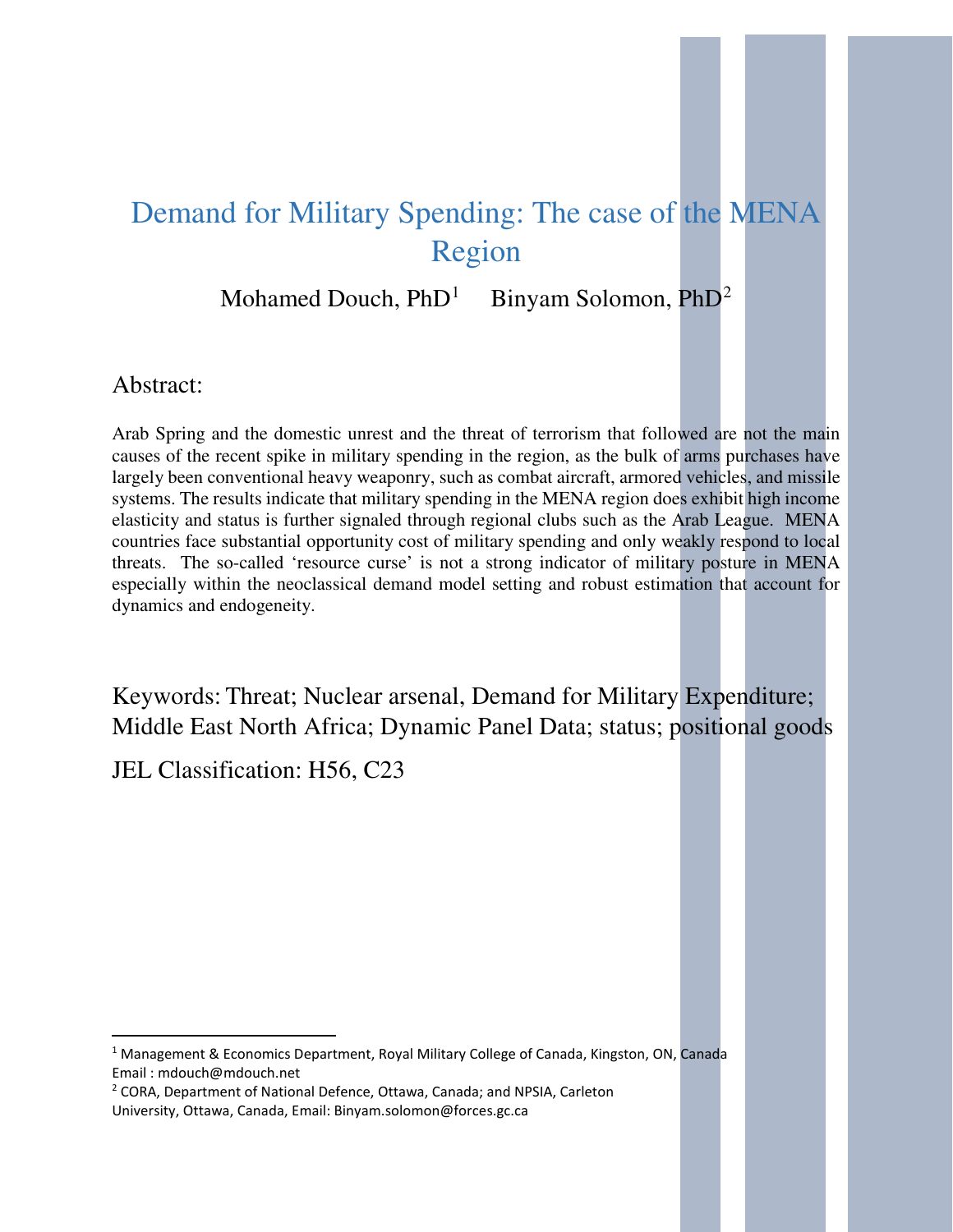### **Introduction**

The Middle East and North African (MENA) region remains volatile. There is a power struggle in Libya, civil war in Syria and war in Yemen. Iran and Israel are either considered regional threats or each see the region as a threat. Recent data from the Stockholm International Peace Research institute (SIPRI) collaborate the volatility of the region. Military spending in the Middle East amounted to \$196 billion in 2014, an increase of 5.2 per cent over 2013, and 57 per cent since 2005 (SIPRI 2014 report).

Sandler and George (2016) provide details by selected countries within MENA region to highlight phenomenal increases in military spending ranging from 1410% increase in Algeria to a modest 35% increase in Morocco for the post-Cold War period. While Arab countries continue to dominate the defence burden rankings (military spending as a ratio of GDP), the 2017 SIPRI report also identified interesting trends in the so called MENA region. First the fall in oil since 2014 has led to sharp declines in military spending. Second, these same oil-exporting nations have prioritized their fiscal allocation towards social sectors (SIPRI, 2017).

The rise in defense spending in the Middle East raises concern over the potential for a regional arms race, which would make an already volatile region more unstable. However, recent research in international affairs and economics argues that military expenditures in the region is not only driven by the national security environment but also and most importantly as a way to provide rents to militaries and their political patrons (Springborg, 2011). 'Resource curse' is often mentioned as another driver of military spending in the region (Bannon and Collier, 2003; Ali and Abdellatif, 2015).

Arab Spring and the domestic unrest and the threat of terrorism that followed are not the main causes of the recent spike in military spending in the region, as the bulk of arms purchases have largely been conventional heavy weaponry, such as combat aircraft, armored vehicles, and missile systems. We revisit the study of the demand for military expenditures with a particular emphasis on the responsiveness of military spending to threat. We use the extended time series on military expenditures from SIPRI along with a comprehensive treatment of threat variables that span local, regional and global spheres.

Specifically, we employ strategic clusters as discussed and developed in Markowski and Tani (2005) and operationalize it by adapting it to the MENA region. Global threat variables are further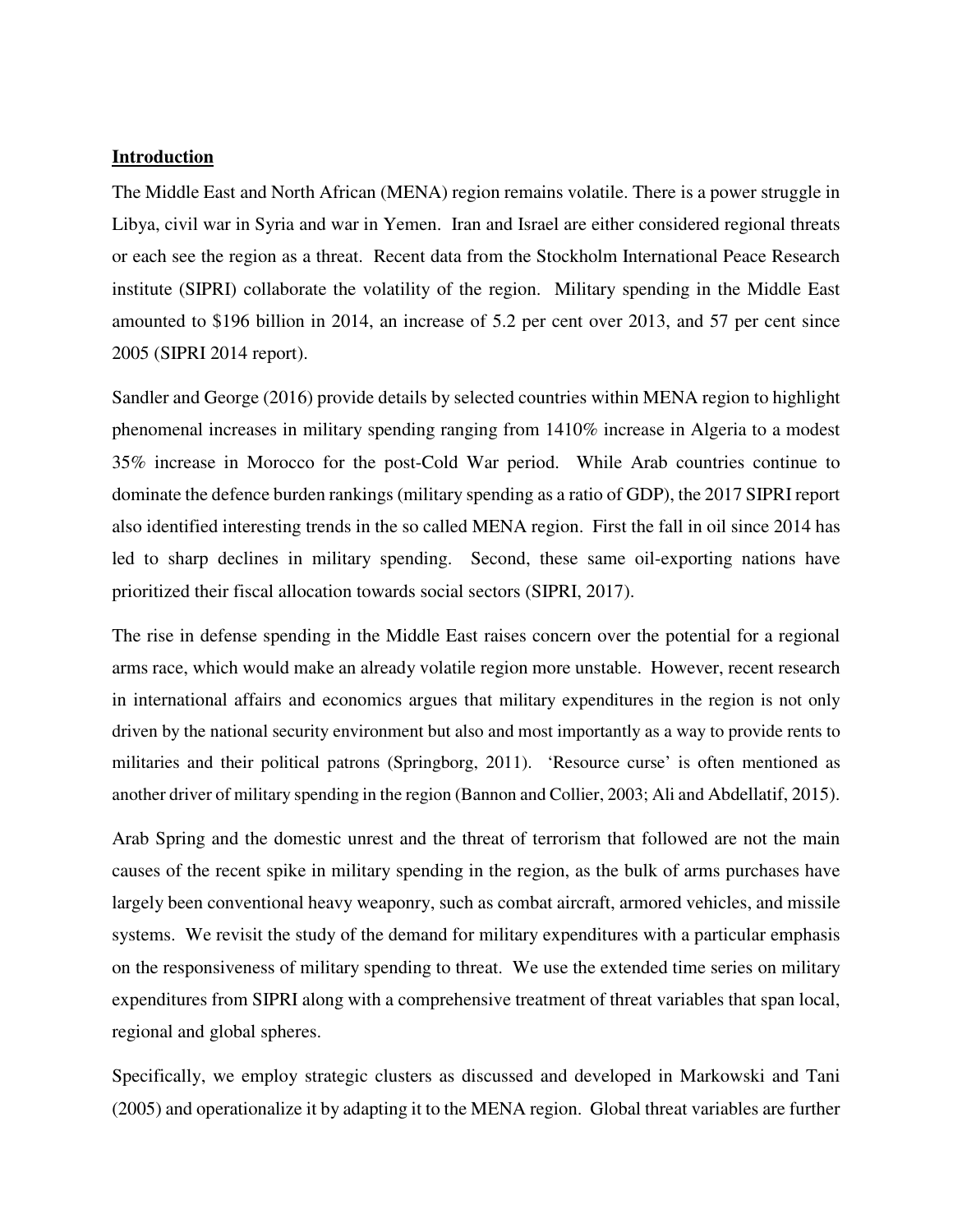augmented by using nuclear arsenal data from Douch and Solomon (2014). We also incorporate the notion of status seeking as discussed in Douch and Solomon (2014 and 2016) to examine whether military spending in MENA region can be considered a positional good.

The results indicate that military spending in the MENA region does exhibit high income elasticity and status is further signaled through regional clubs such as the Arab League. MENA countries face substantial opportunity cost of military spending and only weakly respond to local threats. The so-called 'resource curse' is not a strong indicator of military posture in MENA especially within the neoclassical demand model setting and robust estimation that account for dynamics and endogeneity.

The rest of the study is structured as follows. In the next section we discuss the relevant literature and study scope. Section 3 presents the empirical setup and discusses some key estimation techniques. Section 4 presents the data and results and the last section concludes and points to future studies.

#### **2. Brief Literature Review**

Springborg (2011) gives a useful spectrum of military business involvement in the Middle East, starting from high (Egypt and Iran, with economic activities spanning almost the entire national economy), though Syria and Sudan (where military business activity is restricted mostly to military business) through Algeria (where the military prefers the hidden world of side-payments rather than direct economic involvement to low involvement (the Gulf Cooperation Council-GCC countries and Tunisia).

As mentioned earlier the 'resource curse' explains the rising trend in military expenditures in MENA regions. While Bannon and Collier (2003)underscore this relationship, Ali and Abdelatif (2015) provide a more nuanced relationship with oil and forestry showing positive and significant results while other types of resources (coal, etc) tend to sho no significant relationship. Aside from public choice considerations, Adams and Ciprut (1995) and Markowski and Tani (2005) focus on the development of a security cluster to better reflect the strategic and spatial interactions between nations to tease out a detailed model of military expenditures determinants.

The other relevant literature focuses on the use of more robust econometric techniques to better understand and estimate dynamics and strategic interactions. Dunne and Perlo-Freeman (2003)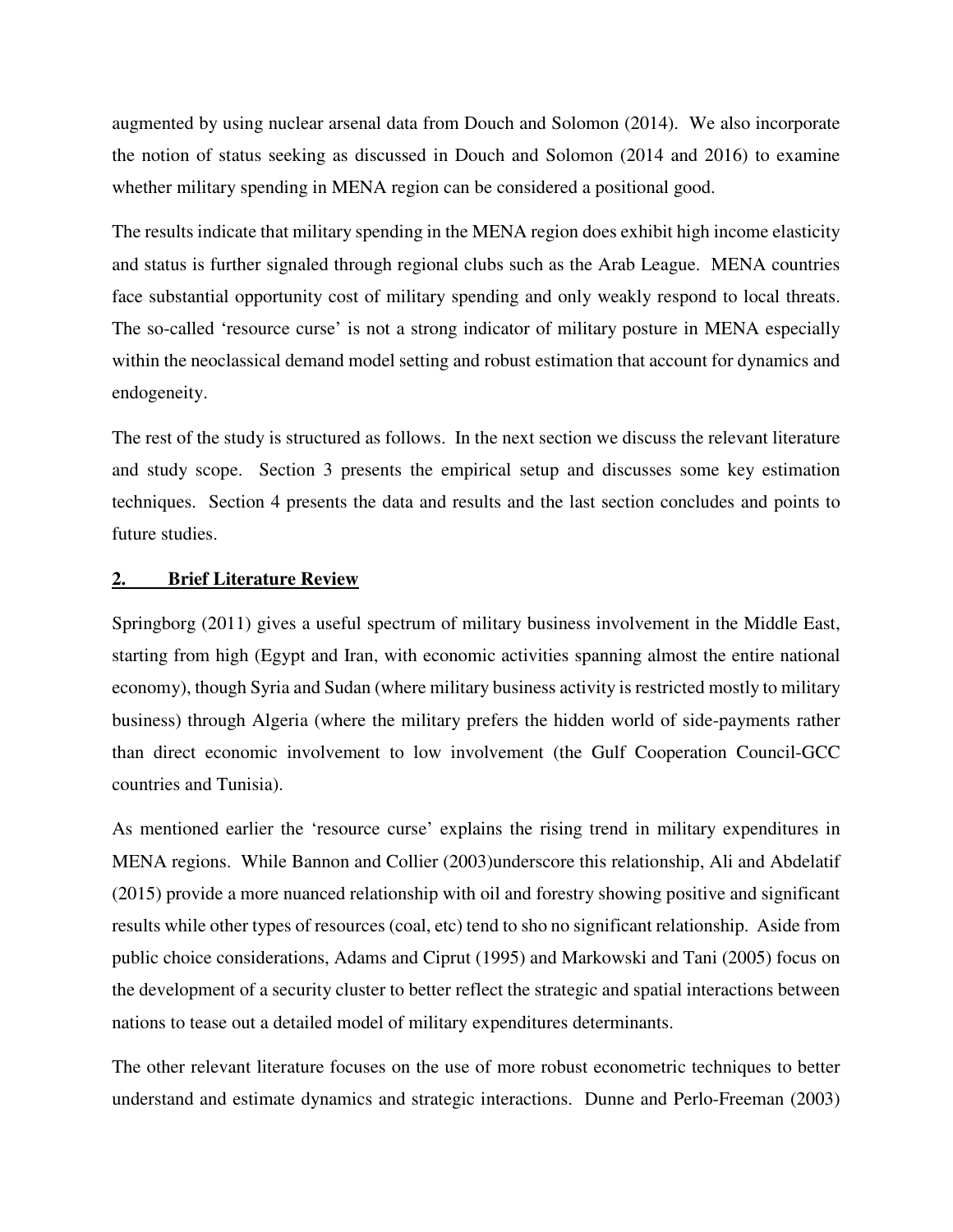provide relevant discussions on the importance of explicit incorporation of dynamics in military spending models. The extended SIPRI data-set (with large T) allows one to model not just the dynamics, but also the heterogeneity, cross-section dependence in panels and to test for structural breaks (Smith, 2017). Perlo-Freeman (2017) discusses the process that led to the extension of the SIPRI time series and country data but acknowledges the limitations of measurement and the concerns of validity, reliability and comparability of the data. More specifically for the MENA study, the extended treatment of threat proxies by including neighbouring countries' military spending may lead to a reduced time period and countries. If we want to keep the panel balanced then the cost is reduced T and N.

Smith (1995) is an excellent reference for the understanding of the theory and empirics of military demand modeling. We follow the neoclassical social welfare maximization model. All demand for military expenditures model ought to have a social welfare maximization model subject to budgetary constraints and a security variable distinguishing threats and strategic spillins (if there is some sort of alliance). These models then add additional shift parametrization variables such as political parties, etc.

For MENA we have the GDP variable that is part of the budget constraint, there is no price variable since we do not have a military price variable or it is assumed that there is no difference between civilian and military price (See Solomon, 2005, for further discussion). From the security function we have a number of threat variables. The Markowski and Tani (2005) security cluster weighted by distance ought to provide a reasonable proxy for threats. The Arab League and GCC are more an economic club than a military alliance. As such, the relationship with military expenditures is purely positional (status).

For variables that can shift the demand curve, the opportunity cost of military spending (see Douch and Solomon, 2014 and Douch and Solomon, 2016) is key. The public choice arguments regarding rent seeking by the military bureaucracy and resource curse are additional parameters for consideration.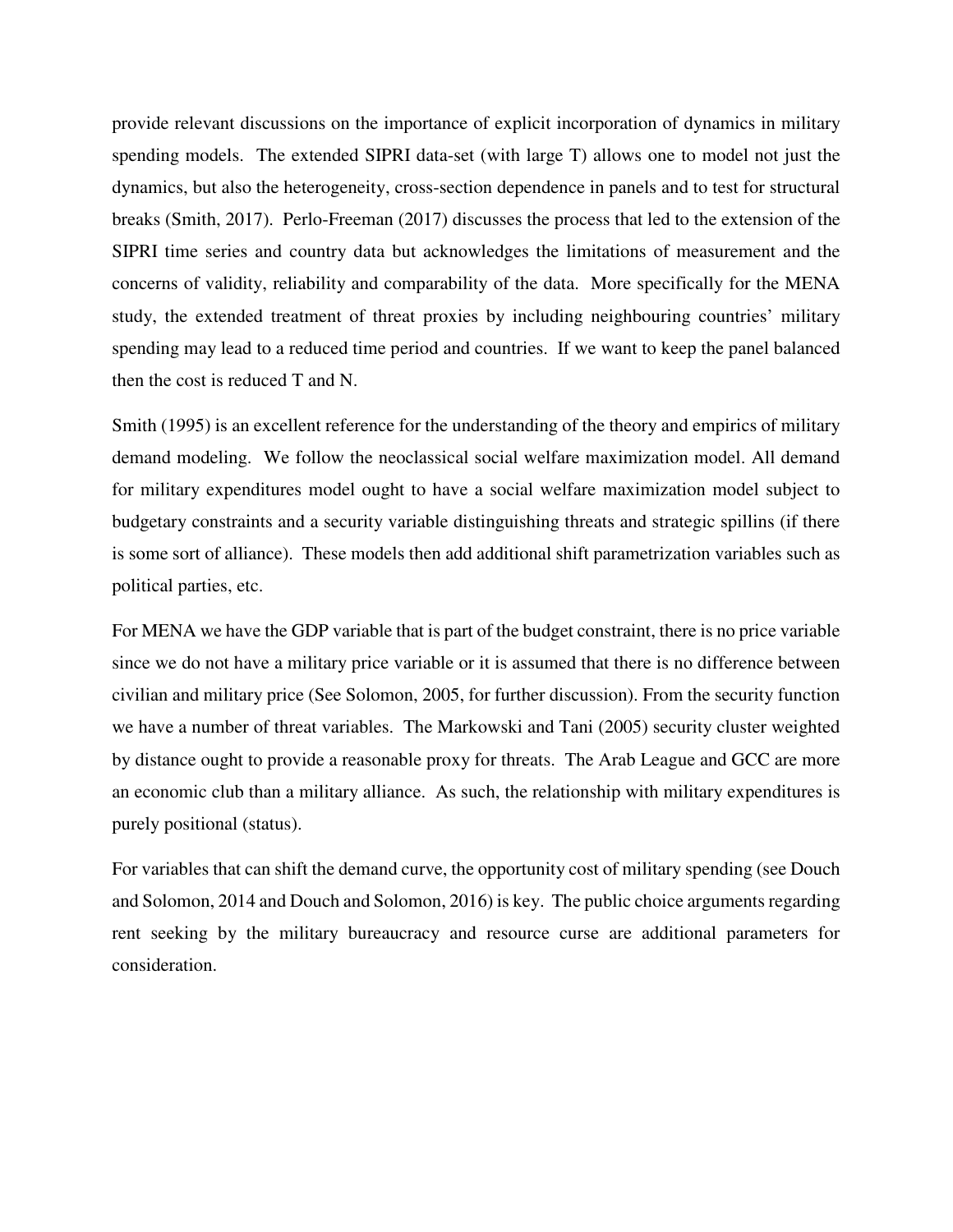### **2.1 Defining the MENA region**

<u>.</u>

The following countries are typically included in MENA*: Algeria, Bahrain, Egypt, Iran, Iraq, Israel, Jordan, Kuwait, Lebanon, Libya, Morocco, Oman, Qatar, Saudi Arabia, Syria, Tunisia, United Arab Emirates and Yemen.*[3](#page-5-0)

Table 1 presents the defence burden figures for 2016. Note that 7 out of the top 10 countries belong to the MENA region. The MENA countries considered doubled (113%) their military spending during the period 1990-2014 (Figure 1). As shown in Figure 1, the trend in other regions such as the Sub-Saharan Africa (72%) and South America (54%) is rather muted.

It is a stylized fact that the Middle East and North Africa region devote a disproportionate share of their revenues to military expenditure. It is not however clear if all countries in the region react to external or internal threats, or just means to provide rent to the military establishment (Springborg, 2011).

Following Adams and Ciprut (1995) and Markowski and Tani (2005) who used the reactionresponse models in which a country's decision to change military expenditure level at time, *t*, takes into account military spending of all allies and enemies at time, *t-1*, we develop '*strategic clusters*' for all countries in the region. This concept of strategic cluster is used to identify group of nations whose combined defense expenditures are *hypothesized* to influence the military spending of the reference country.<sup>[4](#page-5-1)</sup> We also use the inverse of distance to reduce the influence of military spending by more geographically remote country in a given cluster. As noted in Markowski and Tani (2005), the selection of strategic clusters is prone to subjectivity in that it reflects the authors' perception of security concerns in the region.

Table 2 summarizes strategic clusters for all countries in the region. Panel 2.1 identify local clusters including countries perceived as friends or enemies amongst neighboring countries. Most GCC countries and Egypt perceive Israel and/or Iran as potential threats. Both countries are then in the strategic clusters for these countries. Saudi Arabia in the other hand is the 'big brother' and perceived as friend by these countries. Its military spending is then considered complementary to

<span id="page-5-0"></span><sup>3</sup> Excluding Djibouti, Ethiopia, Mauritania, Sudan, and Palestinian territories which are sometime included in the MENA region.

<span id="page-5-1"></span><sup>&</sup>lt;sup>4</sup> In this exercise, we assume that alliance relationships and tension between countries remain intact over the sample period. Clusters are not dynamic and don't change over time.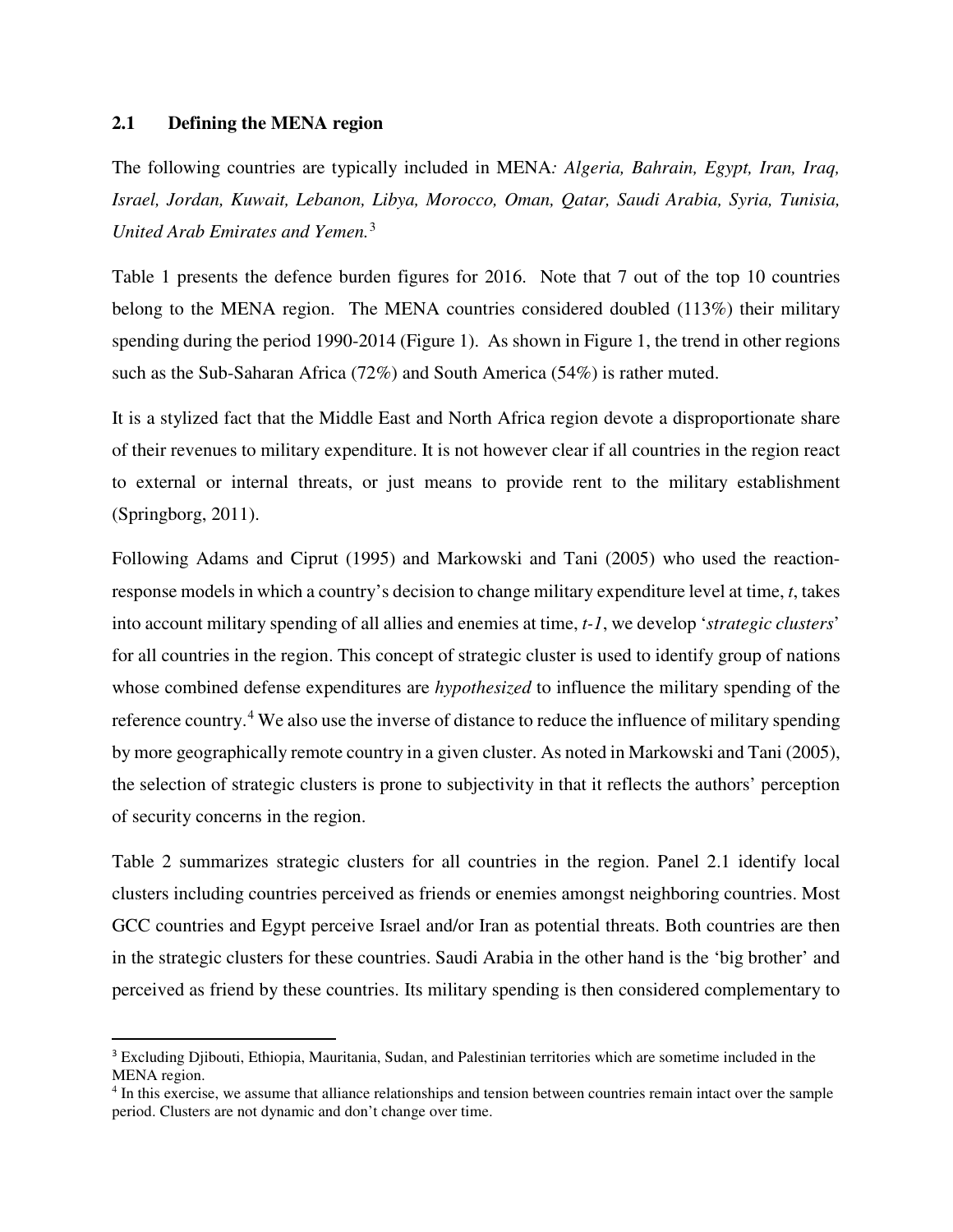their own spending, constituting a positive spillin in this case. In panel 2.2, regional power with impact on the MENA region military spending are identified. Israel, Iraq (for the period 1970- 1990), Russia (1990-2014), Turkey and Iran are again considered in this cluster. Finally, and in order to account for global power nations and their inevitable impact on the defense spending of MENA, panel 2.3 identify USA and USSR (1970-1990) as the global cluster.

In dealing with this a priori strategic clusters, our main concern is to include all nations whose military expenditure is, in our view, likely to influence the spending of a particular country under consideration. The divide between local, regional and global clusters is again to show that, in theory, a country in the region will not react the same way to threats from a neighboring enemy or to a global power. Iraq versus Iran in the 1980s and Iraq against USA in the first and the second gulf wars are clear examples of how all this dynamics work.

#### **3. Econometric Approach**

In order to study the determinants of military expenditures in the context of MENA countries, we perform a regression analysis on the data using the following equation,

 $ME_{it} = \beta_0 + \beta_1 I_{it} + \beta_2 OG_{it} + \beta_3 \Delta G7GDP_t + \beta_4 WLCTH_{it} + \beta_5 RLTH_{it} + \beta_6 TH_t + \beta_7 ARBL_{it} + \beta_8 NATR_{it} + \varepsilon_{it}$ 

Clearly, as discussed later, there are both economic and strategic factors which could be important in the determination of military spending in the region.

From an econometric perspective and as it is well known in the literature, allowing for the presence of subject-specific unobserved heterogeneity represents one of the key advantages of using panel data. In this context, we deal with this unobserved heterogeneity by using the one-way fixed effects models, or by taking first differences if the second dimension of the panel is a proper time series, i.e. dynamic panel. Dynamic panels in which the regressors include the lagged dependent variable are developed around the work of Arellano and Bond (1991), Arellano and Bover (1995) and Blundell and Bond (1998) for the two-step system extension. This approach is based on allowing for the modeling of a partial adjustment mechanism, and make use of the Generalized Method of Moments (GMM) to construct efficient estimates of the dynamic panel data model. The basic idea behind the use GMM or any method of instrumental variables is to find a set of variables, termed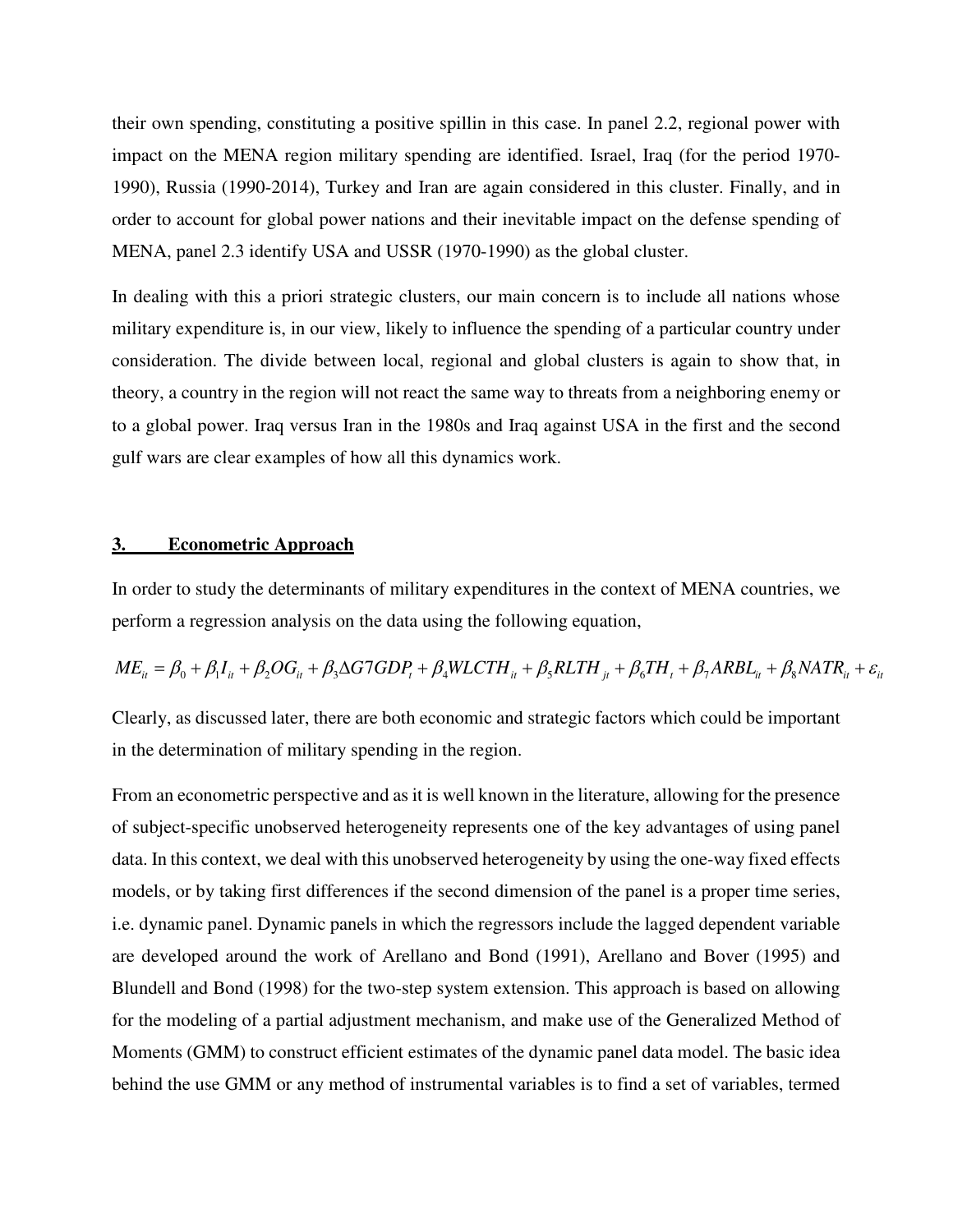instruments, that are correlated with the explanatory variables in the equation, but uncorrelated with the disturbances.

Let us consider the matrix form of our model, assuming a dynamic form our model can be written as,

$$
\Delta ME_{it} = \Delta ME_{it-1}\lambda + \Delta X_{it}\beta + \Delta \varepsilon_{it}, \quad i = 1, ..., N
$$

where  $X_{it}$  is the matrix of explanatory variables in the model.

The GMM system estimation method being based on the first difference of the model, we estimate the *K+1* parameters of the model,  $\theta = (\lambda, \beta')'$ , by making use of the  $T(T-1)(K+1/2)$  moment conditions. The standard method of moments estimator consists of solving the unknown parameter vector θ by equating the theoretical moments with their empirical counterparts or estimates. By transforming the regressors by first differencing in the GMM system, the fixed country-specific effect is removed, because it does not vary with time. The Arellano and Bond GMM estimator of  $\theta$  is then given by,

$$
\hat{\theta} = \mathbf{ArgMin}\bigg(\frac{1}{N}\sum_{i=1}^{N} \Delta \varepsilon_i W_i\bigg) \Upsilon^* \bigg(\frac{1}{N}\sum_{i=1}^{N} \Delta \varepsilon_i W_i\bigg)
$$

where the moment conditions can be represented as  $E(W_i \Delta \varepsilon_i) = 0$ . *Y*<sup>\*</sup> is the optimal weighting matrix given by the inverse of the long run variance covariance matrix and estimated by,

$$
\hat{\Upsilon}^* = \left[ E \left( \frac{1}{N^2} \sum_{i=1}^N \Delta \varepsilon_i W_i \, \Delta \varepsilon_i W_i \right) \right]^{-1}.
$$

System GMM is probably the most popular method of estimation used in the literature to solve dynamic panel models. In this work, we use the two-step system GMM and estimate the parameters of interest in our model. In our empirical analysis, the usual battery of tests is carried out to get the best specifications and validate our set of instruments.

In order to compare our results with previous studies, we also use the fixed effects estimator. In this setup, the error term can be divided into two component,  $\varepsilon_{it} = \mu_i + v_{it}$ . A fixed effect model assumes systematic differences among panel observations captured by dummies, where individual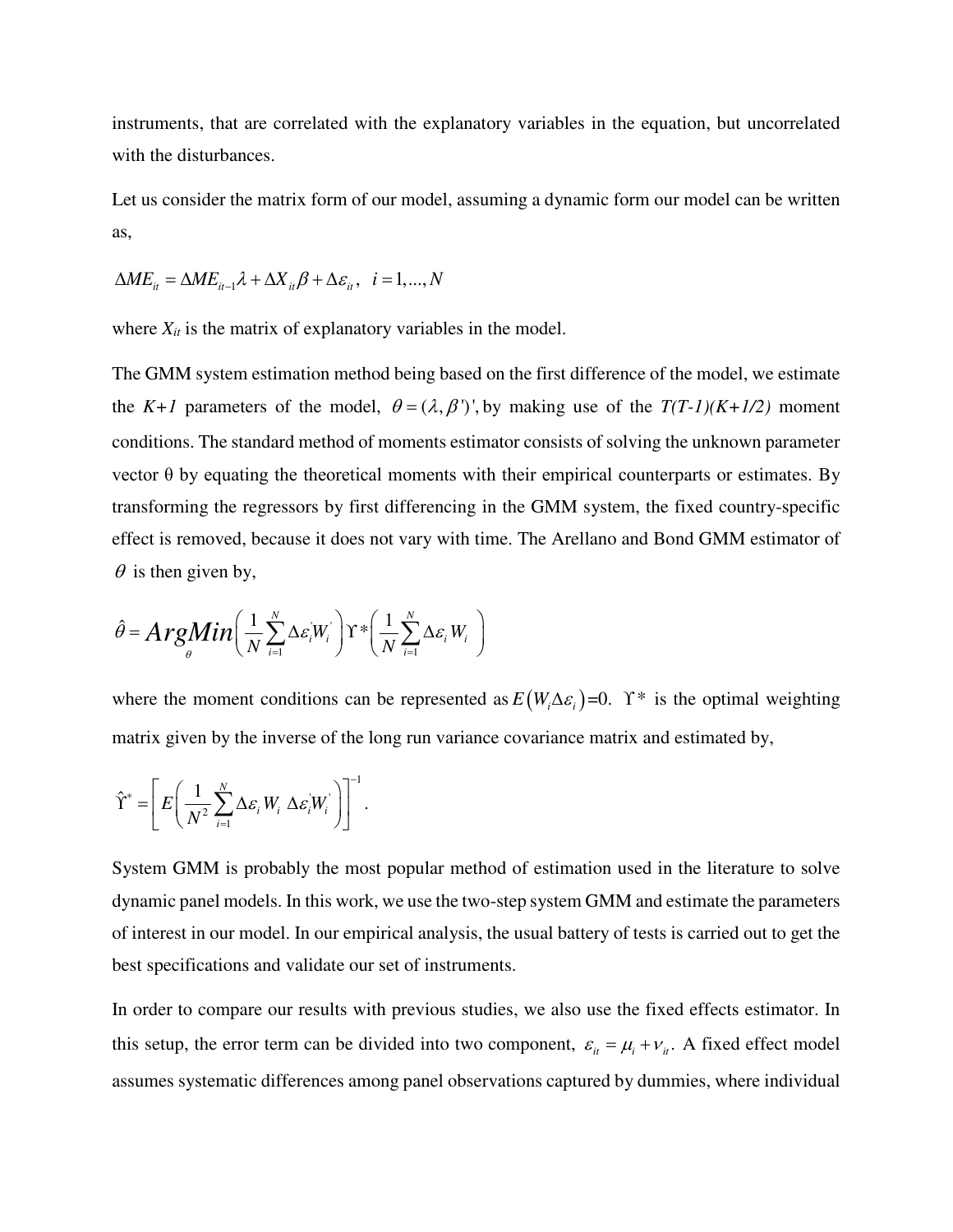specific intercepts,  $\mu_i$ , are assumed to be fixed and known parameters included in the constant term.

 Furthermore, in order to assess simultaneously both the short- and long-run we also consider the ARDL technique is this study. The ARDL approach estimates the effect of a particular variable on military expenditures separating the short-run from the long-run effects (Bentzen and Engsted, 2001). ARDL is based on Pesaran (1997) and on Pesaran Shin and Smith (2001) where the dynamics is incorporated into the error correction model by using lags of the dependent and independent variables which allows for rich dynamics in the sense that the dependent variable adapts to changes in the explanatory variables. The ARDL  $(p, q1, ..., qk)$  technique, where p is the lag of the dependent variable and q iis the lag of the independent variables  $(j = 1, 2, ..., k)$  can be stated, using the same terms as before, as follows,

$$
\text{ME}_{i,t} = \sum_{j=1}^{p} \lambda_{ij} \text{ME}_{i,t-j} + \sum_{j=0}^{q} \beta_{ij} X_{i,t-j} + \mu_{i} + \varepsilon_{it}
$$

Following the discussion in Pesaran, Shin, and Smith (1999), and if the variables in (1) are, for example,  $I(1)$  and cointegrated, then the error term is an  $I(0)$  process for all i. This feature implies an error correction model in which the short-run dynamics of the variables in the system are influenced by the deviation from equilibrium. Thus it is common to reparametrize (1) into the following error correction equation:

$$
\Delta \mathbf{M} \mathbf{E}_{i,t} = \phi_i (\mathbf{M} \mathbf{E}_{i,t-1} - \theta_i^{\mathsf{T}} X_{i,t}) + \sum_{j=1}^{p-1} \lambda_{ij}^* \Delta \mathbf{M} \mathbf{E}_{i,t-j} + \sum_{j=0}^{q-1} \beta_{ij}^* \Delta X_{i,t-j} + \mu_i + \varepsilon_{ii}
$$

where  $\Delta$  is the first difference operator; the parameter  $-1$   $j=0$  $(1-\sum_i \lambda_{ii}); \theta_i = \sum_i \beta_{ii} / (1-\sum_i \lambda_{ik});$ *p q*  $V_i = (1 - \sum_{j=1}^{N_{ij}} V_{ij}), \ \ U_i = \sum_{j=0}^{N_{ij}} P_{ij} \cdot (1 - \sum_{k} N_{ik})$  $\phi_i = -(1-\sum_i \lambda_{ii}); \; \theta_i = \sum_i \beta_{ii} / (1-\sum_i \lambda_{ii})$  $= -(1 - \sum_{j=1}^{ } \lambda_{ij}); \ \theta_i = \sum_{j=0}^{ } \beta_{ij} / (1 - \sum_{j=1}^{ } \beta_{ij})$ 

$$
\lambda_{ij}^* = -\sum_{m=j+1}^p \lambda_{im}, j = 1, 2, ..., p-1 \text{ and } \beta_{ij}^* = -\sum_{m=j+1}^q \beta_{im}, j = 1, 2, ..., q-1. \text{ Of interest, the parameter } \phi_i
$$

which is the error-correcting speed of adjustment term and the vector  $\theta$ <sub>i</sub> which contains the longrun relationships between the variables. The error-correcting term  $\phi_i$  is expected to be significantly negative under the prior assumption that the variables show a return to a long-term equilibrium.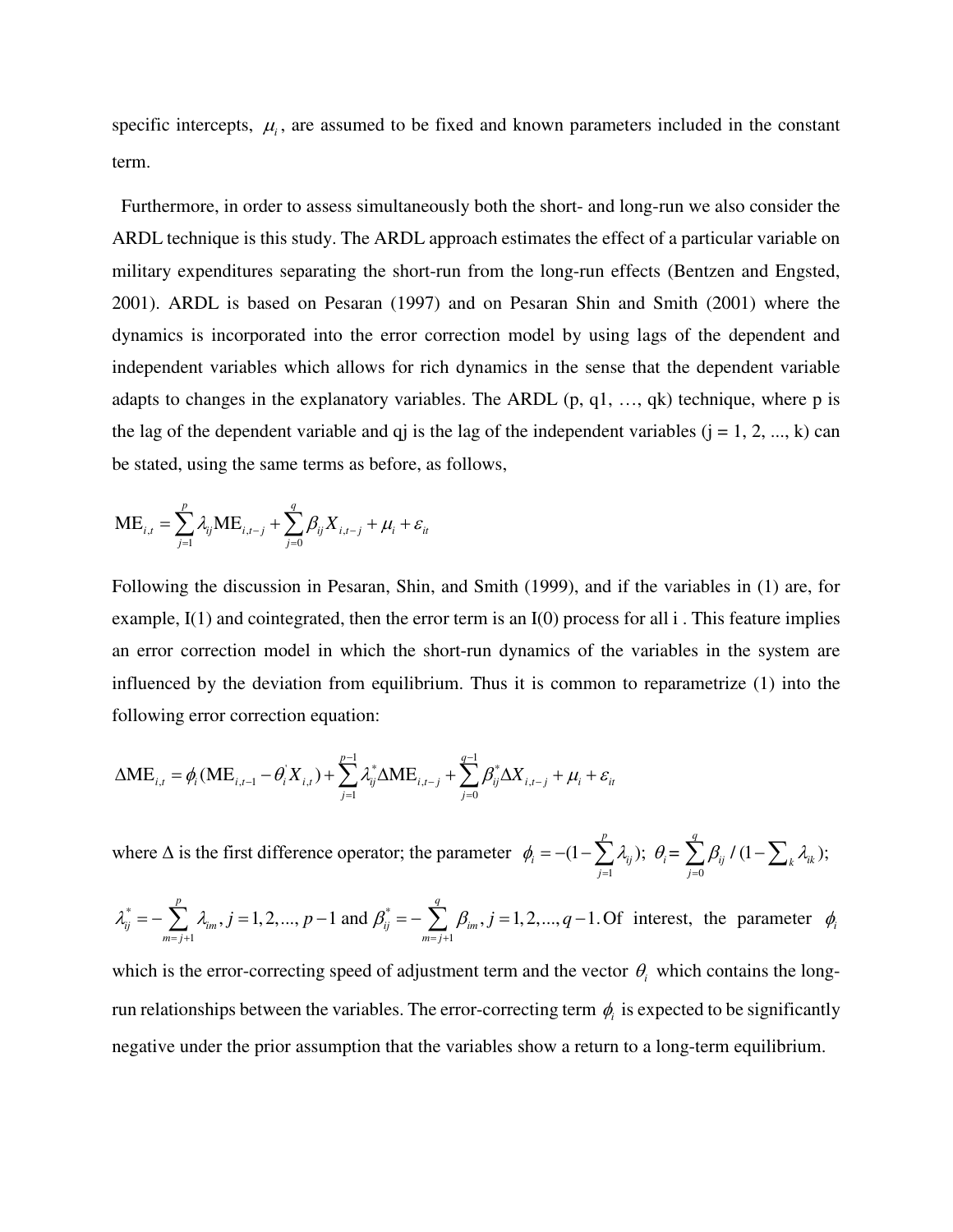#### **3.1 Estimation Model**

As discussed earlier, we follow the traditional neoclassical empirical model where a state maximizes social welfare including security subject to budge constraints. We utilize a panel regression method for 18 MENA countries for the period 1970 to 2014. The estimated equation is:

$$
ME_{it} = \beta_0 + \beta_1 I_{it} + \beta_2 OG_{it} + \beta_3 \Delta G7GDP_t + \beta_4 WLCTH_{it} + \beta_5 RLTH_{jt} + \beta_6 TH_t + \beta_7 ARBL_{it} + \beta_8 NATR_{it} + \varepsilon_{it}
$$

where:

 $I_{it}$  = income proxied by GDP.

 $OG_{it}$  = non-defence expenditures computed as the total government expenditures minus defence spending.

*ΔG7GDP<sup>t</sup>* = a measure of global economic activity represented by changes in G7 nations GDP. According to Markowski and Tani (2005) military expenditures may be used to stimulate economic conditions and one possible variable to proxy global economic condition is USA GDP. We use G7 as a more inclusive global measure.

*WLCTH<sub>it</sub>* = Local threat and friendly spill in variable constructed using strategic clusters weighted by distance (we also have non weighted variable *NWLCTHit*) and constructed as follows,

*WCLTH<sub>it</sub>* = 
$$
\sum \frac{MilEx_{it}}{D_i}
$$
 and *MilEx* is military expenditures for countries in the country-

specific strategic cluster (see Table 2). This variable is used alternatively with the non-weighted local threat constructed the same way as WCLTH without controlling for distance, i.e.,

$$
NWCLTH_{it} = \sum MilEx_{it}.
$$

 $RLTH_{it}$  = Regional Threat or trigger for increase own military expenditure (see Table 2)

 $TH<sub>t</sub> = a$  measure of global instability represented by five different variables (used once at a time in our estimated equation).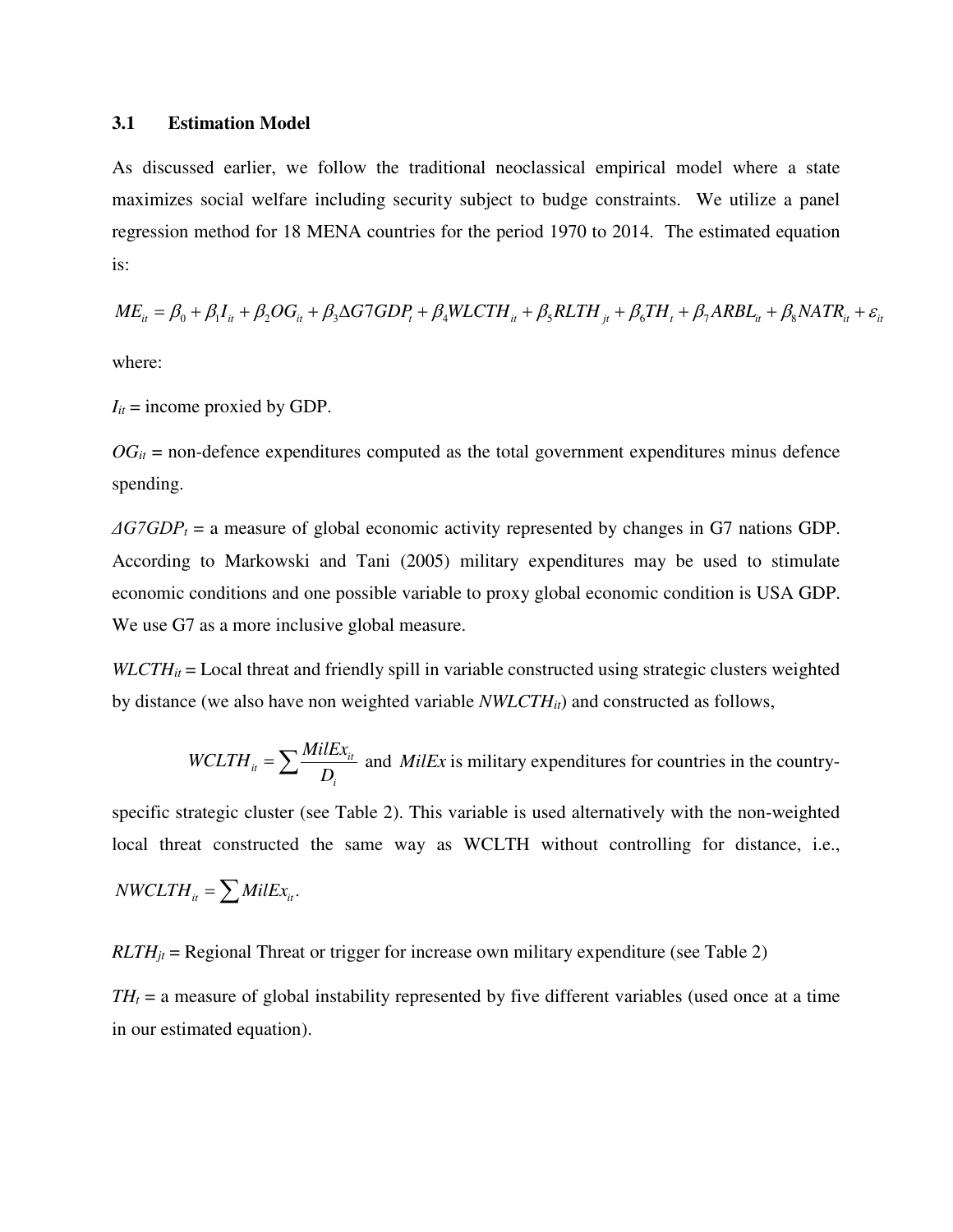*ARBLit* = a measure of regional coalition, Arab League membership. While this regional grouping is not the same as traditional military alliances, it does provide a signal for status seeking within the MENA region. It is the sum of all Arab league members Milex. Used alternatively with GCC.

 $GCC<sub>it</sub>$  = another regional coalition measure (the 6 Arab golf nations). It is the sum of all military spending of the GCC members.

*NATRit* = To control for the abundance of natural resources, particularly oil, in the region, *NATR* is constructed by summing the real rents (in 2015 \$US) for the giving country from its natural resources. As an alternative, we estimate our model with disaggregated natural resources variables:  $Oil_{it}$ , *Mineral<sub>it</sub>*, *NatGas<sub>it</sub>*, *Coal<sub>it</sub>* and *Forest<sub>it</sub>*.<sup>[5](#page-10-0)</sup> As shown in the literature (Ali and Abdellatif, 2015), natural resources rents provide incentives to reward the protector of the states, that is, the military.

#### **4. Data and Estimation Results**

#### **4.1 Data**

l

Level data are normalized using US and constant 2015 dollars. SIPRI is the main source for military expenditures data while the World Bank economic indicators provide data on government spending (subtracting military spending), natural resources rent and GDP. Note that the government spending variable (OG) is a proxy for the trade-off states face in their constrained optimization of social welfare.<sup>[6](#page-10-1)</sup>

Threat remains ill-defined in the demand for military spending models. In order to shade light on this important variable we examine a number security structures for the MENA region. In addition to the local, regional and global threat variables described in Table 2, we use additional global insecurity measures in the form of nuclear arsenal. These global insecurity measures are discussed in Douch and Solomon (2014) and include total intercontinental ballistic missiles (NICM), total stock of nuclear arsenal (NTOT), nuclear explosion (NEX) and the doomsday clock.

<span id="page-10-0"></span><sup>5</sup> Results for the disaggregate variables are available upon request.

<span id="page-10-1"></span><sup>6</sup> We used Polity variables to proxy institutions. However, the overall results of the study remain unaffected. The tables can be provided upon request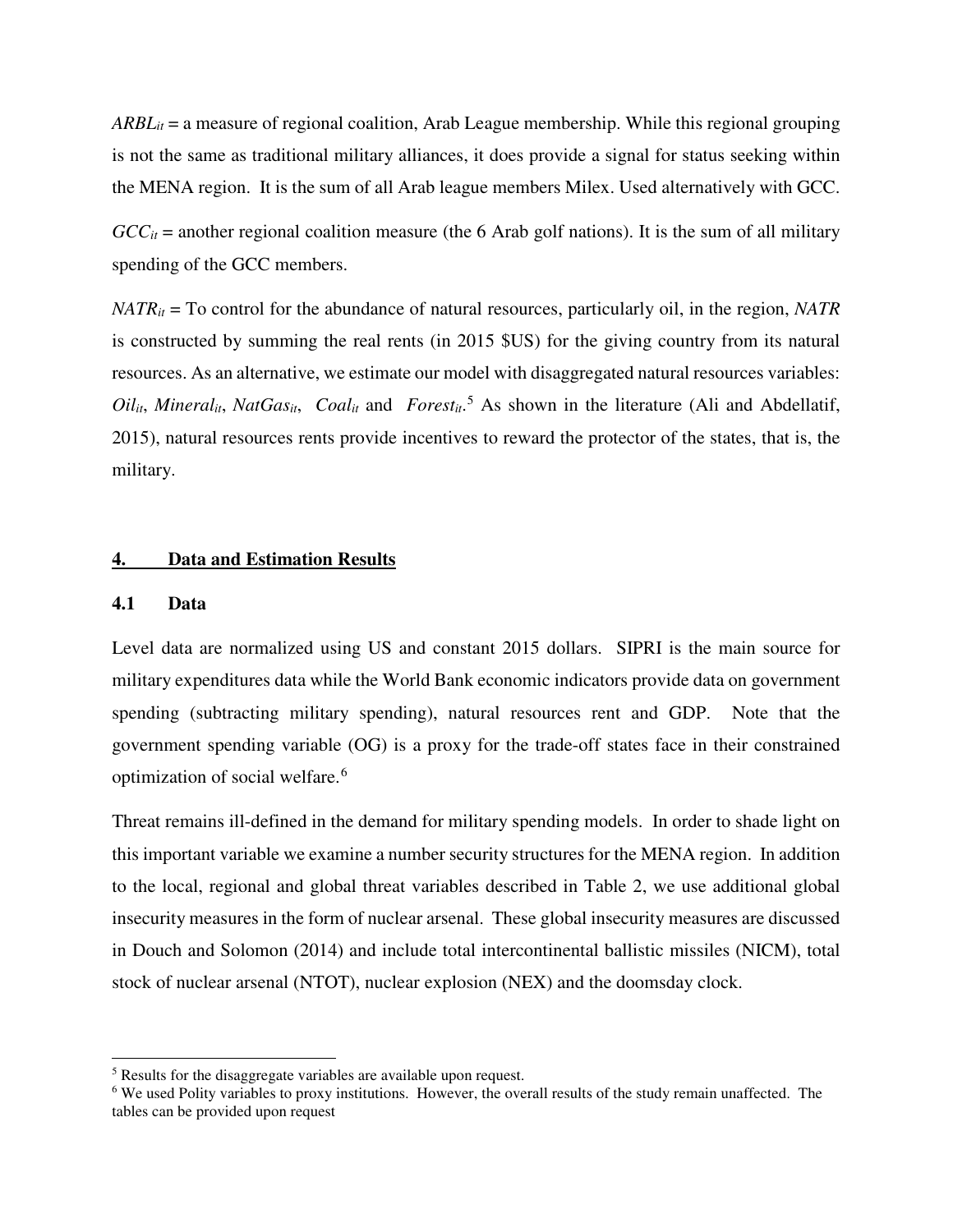#### **4.2 Estimation Results**

Table 3 presents the fixed effect panel estimate results. Each column on the table denotes alternate proxies for global threats and security structures. Regardless of specification, the income response of military expenditures exceeds one. This is consistent with recent studies such as Markowski et al (2017) and indicates military spending as a positional (status) good. Military spending is sensitive to trade-offs when competing with social spending. This provides some evidence to the SIPRI (2017) report on relative increases in social spending observed in MENA regions. However, one cannot rule out the possibility that some domestic security spending may be reflected in the other government spending figures.

The regional clubs Arab League and Gulf Cooperation Council tend to generate positive spillins or the motivation to "Keep up with the Neighbours". The response to these regional proxies is significant and positive in almost all the specification. On average, a 10 percent increase in club spending results in a MENA state military spending of 7.6 percent.

Another important factor affecting military spending in the MENA region is the so-called 'resource curse'. Ali and Abdellatif (2015) find that rents from oil and forest products lead to increase in military spending while other natural resources such as coal and gas tend to have negative effect. The aggregate natural resources rent variable in this study is negative and significant in all variations depicted in Table 3. Although not shown here, disaggregated results by natural resources type remain inconclusive.

The threat variables are significant in the majority of the cases as expected. However, the weighted local security cluster tends to have a weaker effect (a 100% increase in the weighted local cluster results in only 5% increase in military spending). We observe stronger response to global threat proxies such as nuclear intercontinental missiles, the doomsday clock and international clusters (US and USSR 1970-1990). Another important finding regarding the threat proxies relate to regional threats. Recall that regional threats include military spending of Iran, Israel, Turkey as well as Russia (for the period 2000-2014) and Iraq (1980-1990). In all model specifications, the fixed effect panel estimate (Table 3) exhibits a negative and significant response to regional threats.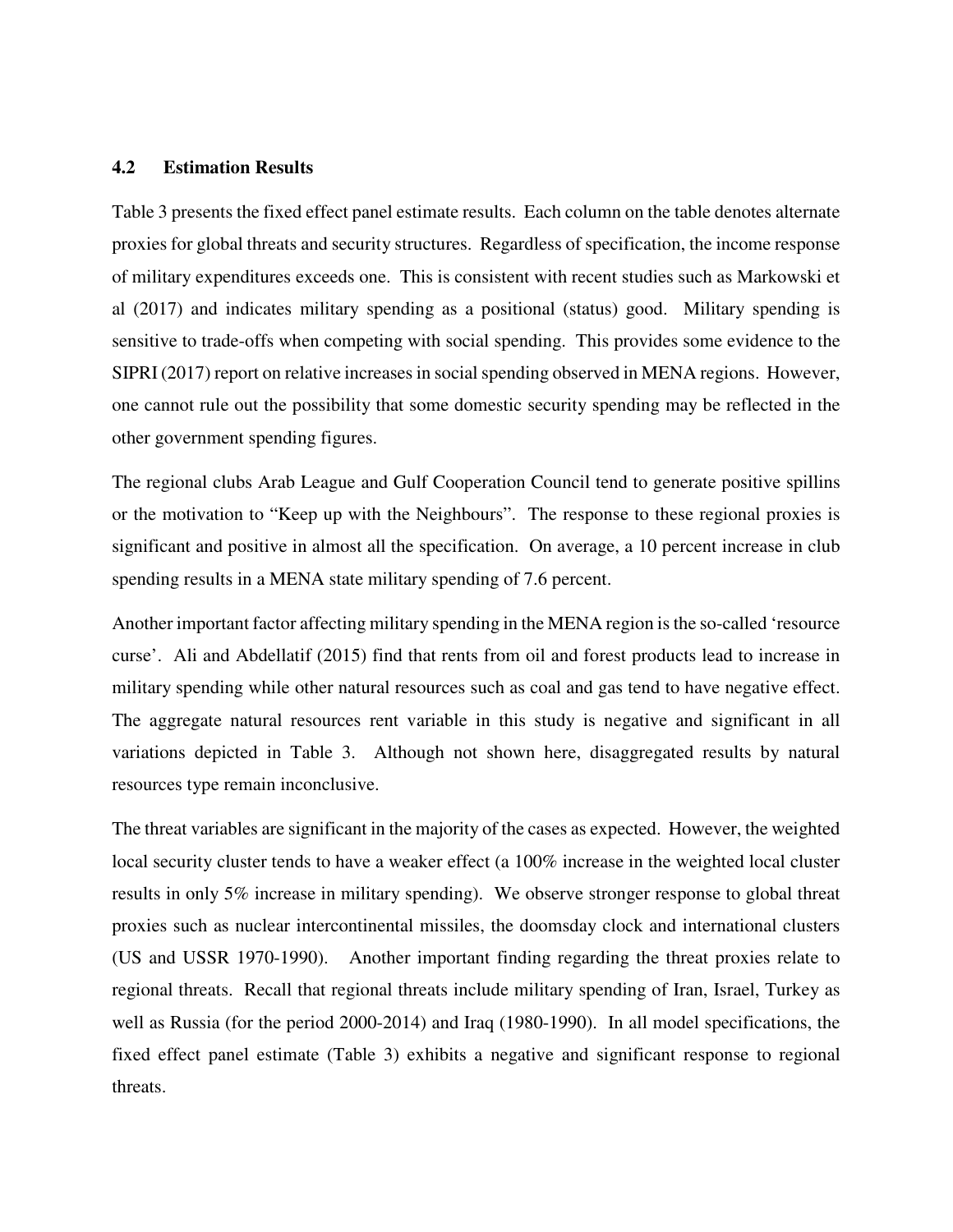With the availability of the extended military spending dataset from SIPRI one can tease out strategic interactions fully to understand spillins and spatial issues. In addition, we can explicitly incorporate dynamic aspects of and military spending and these are detailed in Table 4. Specifically we employ the ARDL approach to cointegration to estimate both the long and short run effects. Table 4A presents the long run effects and military spending continues to exhibit strong income elasticity. MENA states face tradeoffs between social and security demands and react strongly and positively to Arab league nations' spending.

Natural resources do not impact military spending in the long run while local threats are only weakly significant. Negative response to the regional threat persists in the long run but the proxy is significant in only three specifications. The long run estimates also show similarly weak response to global threats. Table 4B presents the short run dynamics. In general military expenditures in MENA countries respond to income and Arab League's spending in the short run. None of the security cluster proxies are significant in the short run and the aggregate natural resources proxy also remains insignificant. In the short run status seems to trump threat.

In the empirical literature, the development and application of Generalized Methods of Moments (GMM) has become particularly popular. Introduced by Arellano-Bond (1991), Arellano-Bover (1995) and Blundell-Bond (1998), the difference and the system GMM estimators are designed to extract causal relationships from data on a large number of individuals over time. These instrumental variable methods are usually used to tackle omitted variables, endogeneity and measurement error problems and avoids using weak instruments in the System GMM setup. This paper considers the dynamic panel data using a two-step system GMM (Blundell-Bond, 1998) over other panel data techniques. Blundell, Bond and Windmeijer (2001) and Roodman (2009) provide excellent summaries of the GMM methodology.

Table 5 presents the GMM estimate to further the robustness diagnostics. Note that we are unable to reject the null that all instruments are uncorrelated with the residuals. The high income elasticity is once again evident. Similarly the trade-off among security and social spending remain strong using the system GMM estimates. Response to various levels of security clusters are not significant. For the first time the additional status proxy, Arab League or Gulf Cooperation Council is not significant.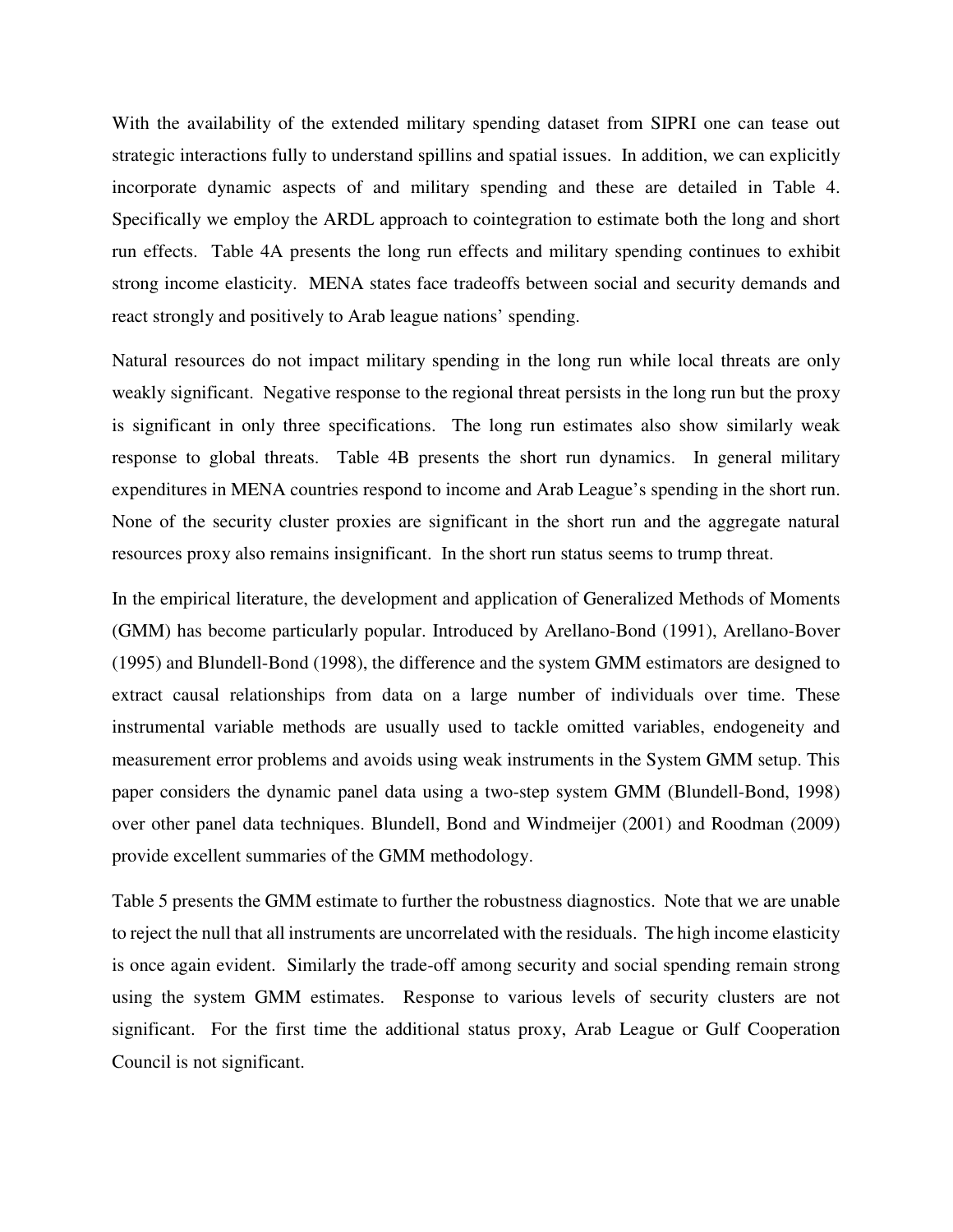#### **5. Conclusions**

The various estimation methods and model specifications reveal the following insights. First regardless of models or econometric methods, the high income elasticity of military expenditures is consistent. Second, MENA countries face large tradeoff elasticities between security and social spending. Third, in majority of the models and estimation techniques status is signaled through regional clubs such as the Arab League. Fourth, status and not necessarily local and regional threats drive military spending in MENA countries. Finally, the so-called 'resource curse' is not a strong indicator of military posture in MENA especially within the neoclassical demand model setting and robust estimation that account for dynamics and endogeneity.

While the results indicate a potential inclination towards status as opposed to security in the determination of military expenditures, the result remain tentative until a comprehensive military capabilities based measure is developed. However, the use of comprehensive threat proxies show merit in future models of military demand models.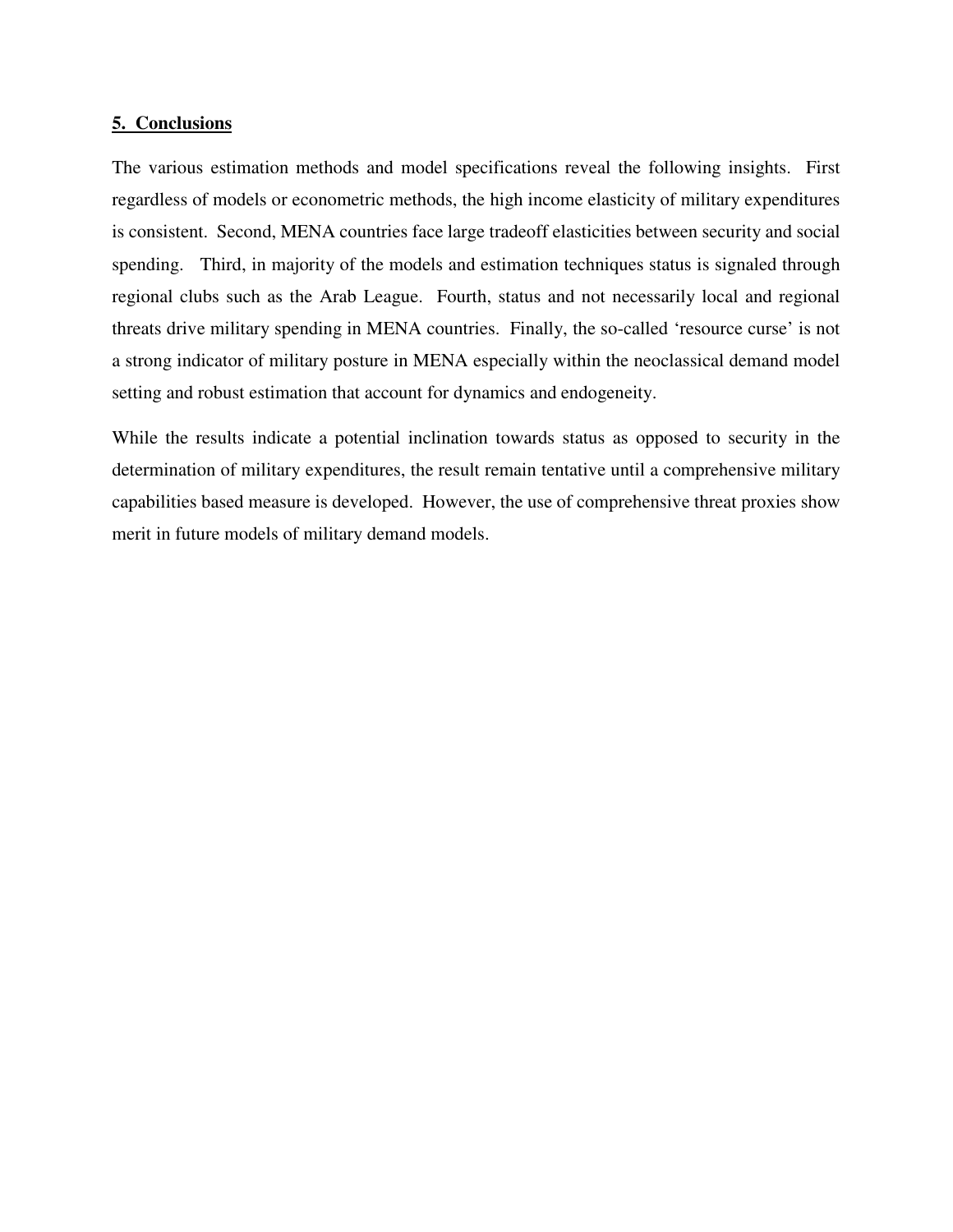## **References**

Adams, F.G. and J. V. Ciprut (1995) The demand for defense in East Asia: Modeling security alternatives, Defence and Peace Economics, 6:1, 43-58,

Arellano, M., and S. Bond (1991). 'Some Tests of Specification for Panel Data: Monte Carlo Evidence and an Application to Employment Equations,' Review of Economic Studies, 58, 277- 297.

Arellano, M., and O. Bover (1995). 'Another Look at the Instrumental Variable Estimation of Error-Components Models,' Journal of Econometrics, 68, 29-51.

Bannon, I. and Collier, P. (2003) Natural resources and conflict: What can we do? In Natural Resources and Violent Conflict, edited by I. Bannon and P. Collier. Washington, DC: World Bank, 1–16.

Bentzen I., and Engsted T (2001), A revival of the autoregressive distributed lag model in estimating energy demand relationship, Energy, volume 26, 45-55.

Blundell, R. and S. Bond, 1998, Initial Conditions and Moment Restrictions in Dynamic Panel Data Models, Journal of Econometrics 87, 115-143.

Blundell, R., Bond, S. and F. Windmeijer (2001). Estimation in dynamic panel data models: Improving on the performance of the standard GMM estimator. In: B.H. Baltagi, T.B. Fomby, R. Carter Hill (eds.), Nonstationary Panels, Panel Cointegration, and Dynamic Panels. Advances in

Econometrics, Volume 15, Emerald Group Publishing Limited, 53- 91.

Douch M. and B. Solomon (2014) Middle Powers and the Demand for Military Expenditures Defence and Peace Economics 25(6): 605-618.

Douch M. and B. Solomon (2016), A dynamic panel analysis using SIPRI's extended military expenditure data: The case of Middle Power nations, The Economics of Peace and Security Journal 11(2).

Dunne, JP and S. Perlo-freeman (2003) The demand for military spending in developing countries: A dynamic panel analysis Defence and Peace Economics - 14(6) Pages 461-474

Hamid E. Ali & Omnia A. Abdellatif (2015), "Military Expenditures and Natural Resources: Evidence from Rentier States in the Middle East and North Africa", Defence and Peace Economics, 26:1, 5-13.

Enders, W., Hoover, G. A. and Sandler, T. (2016) "The Changing Nonlinear Relationship between Income and Terrorism", Journal of Conflict Resolution, 60(2), 195–225.

Hartley K. (1997) The Cold War, Great-Power traditions and military posture: Determinants of British defence expenditure after 1945. Defence and Peace Economics 8 (1) 17-36.

Markowski, S. and M. Tani (2005), "Defense expenditure, spill-ins and threats in Asia-Pacific 1985–2001", Defense & Security Analysis 21(3), 243-265.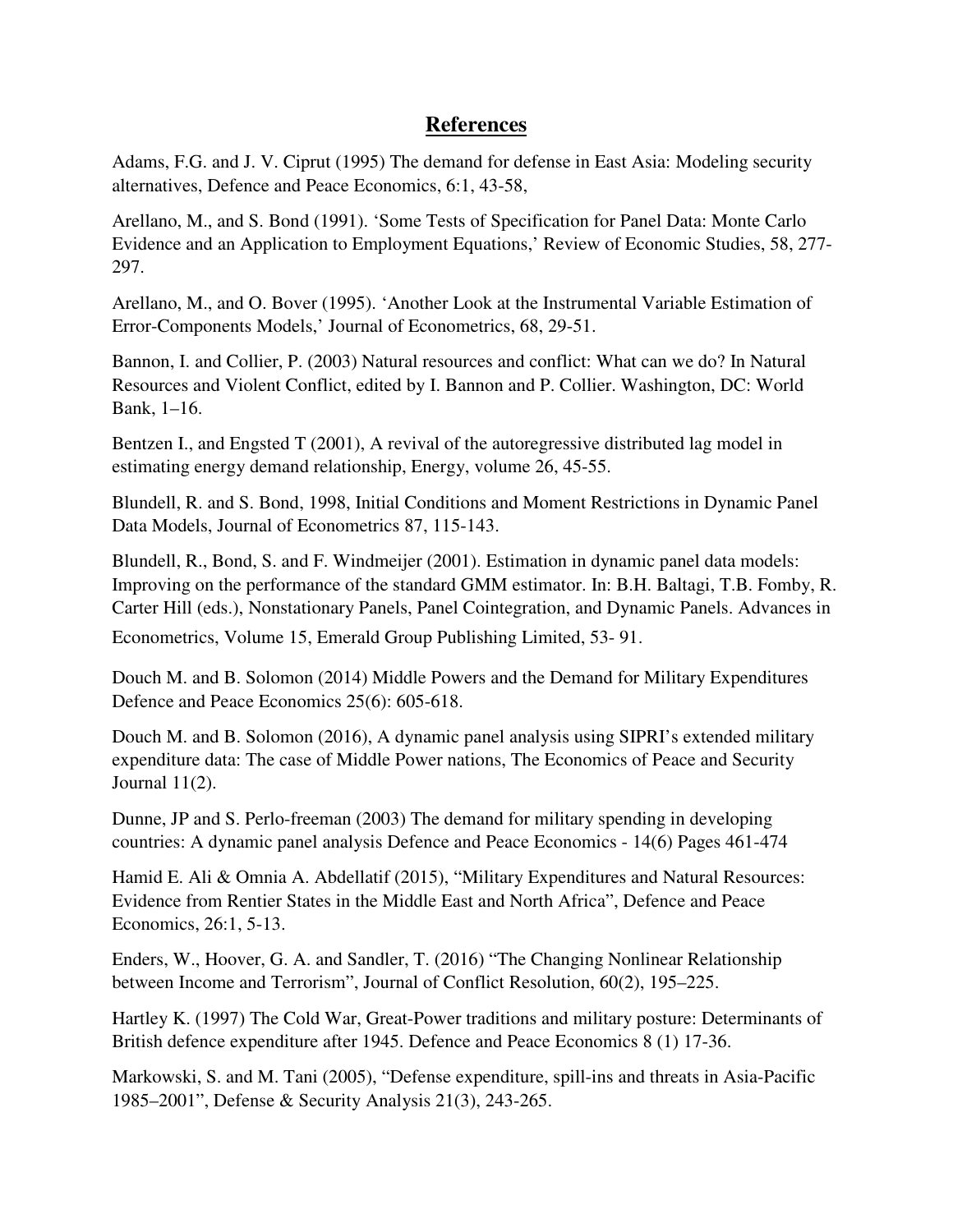Sandler, T. and George, J. (2016), "Military Expenditure Trends for 1960–2014 and What They Reveal", Glob Policy, 7: 174–184.

Sandler, T. and K. Hartley (2001) Economics of Alliances: The Lessons for Collective Action. Journal of Economic Literature 39 (3) 869-896.

Springborg, R. (2011), "Economic Involvement of Militaries", International Journal of Middle East Studies 43 (3): 397-399.

Roodman, D. (2009). A note on the theme of too many instruments. Oxford Bulletin of Economics and Statistics 71, 135-158.

Pesaran, H. (1997), The role of econometric theory in modelling the long run, Economic Journal, volume 107(440), 178–191.

Pesaran, M. H., Shin, Y. and Smith, R. J.,2001. Bounds testing approaches to the analysis of level relationships. Journal of Applied Econometrics, volume 16, 289–326.

Perlo-Freeman, S. 2017. "SIPRI's New Long Data-set on Military Expenditure: The Successes and Methodological Pitfalls." Defence and Peace Economics 28(4): 404–421.

Smith, R. P. 2017. "Military Expenditure Data: Theoretical and Empirical Considerations." Defence and Peace Economics 28(4): 422–429.

Smith, R. (1995) The demand for military expenditure. In Handbook of Defense Economics, edited by K.Hartley and T. Sandler. Amsterdam: North Holland, 69-87.

SIPRI (2017) SIPRI Year Book, Stockholm International Peace Research Institute, New York:

Oxford University Press.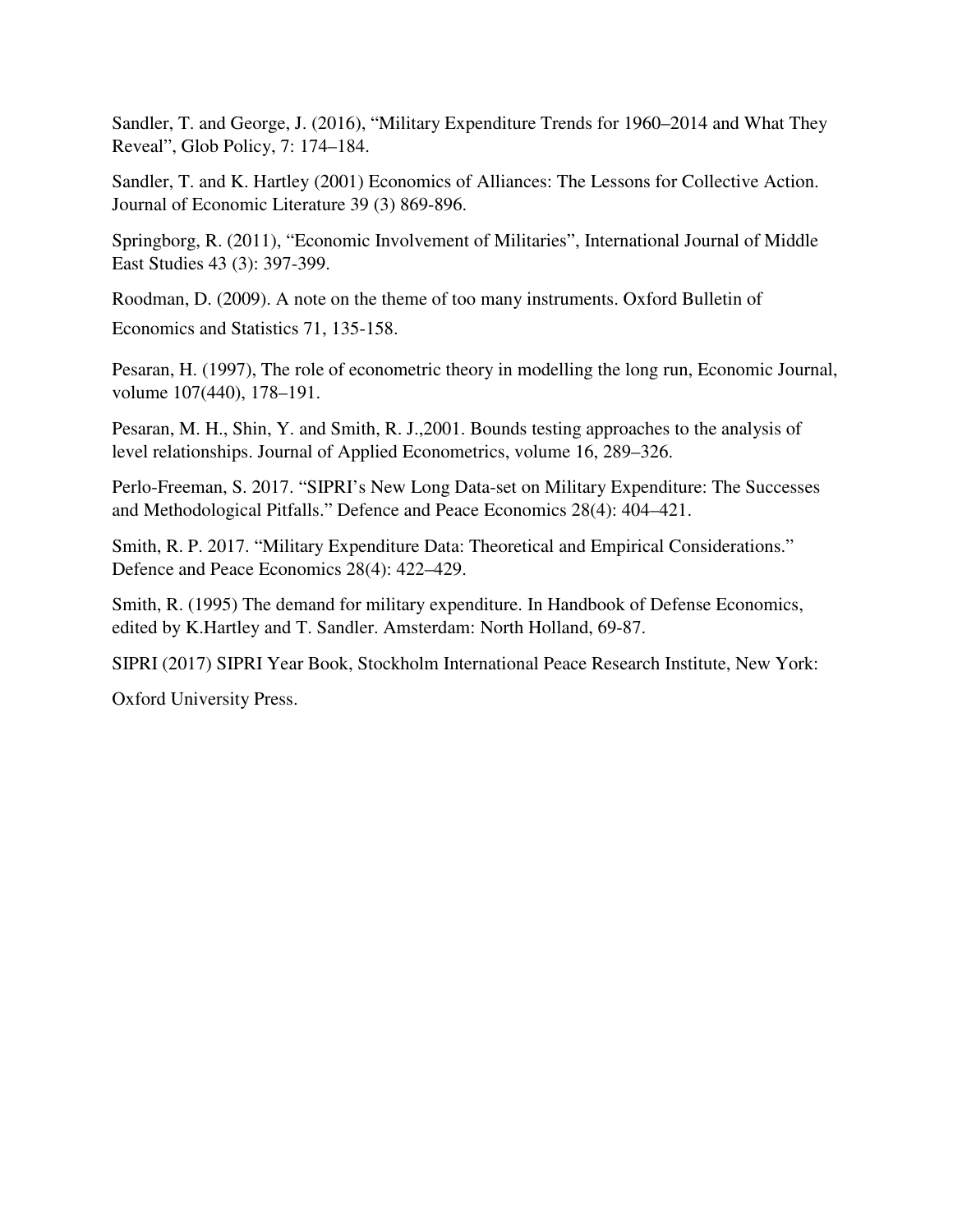| Rank           | Country                   | <b>Defence</b><br><b>Burden</b><br>2016 |
|----------------|---------------------------|-----------------------------------------|
| 1              | Oman)                     | $16.7\%$                                |
| $\overline{2}$ | Saudi Arabia              | $10.4\%$                                |
| 3              | Congo                     | $7.0\%$                                 |
| 4              | Algeria                   | $6.7\%$                                 |
| 5              | Kuwait                    | $6.5\%$                                 |
| 6              | <b>Israel</b>             | $5.8\%$                                 |
| 7              | <b>Russian Federation</b> | $5.3\%$                                 |
| 8              | Iraq                      | $4.8\%$                                 |
| 9              | Bahrain                   | 4.8%                                    |
| 10             | Jordan                    | $4.5\%$                                 |
| Source:        | <b>SIPRI</b> (2017)       |                                         |

Table 1 Top Countries by Defence Burden (Military Expenditures to GDP)

# **Table 2: Strategic clusters by country in the MENA region**

## **2.1 - Local Cluster**

| Country        | <b>Strategic Cluster</b> |                        |                             |                           |                             |  |  |  |  |
|----------------|--------------------------|------------------------|-----------------------------|---------------------------|-----------------------------|--|--|--|--|
| <b>Algeria</b> | Morocco<br>(942)         | Israel $(3223)$        |                             |                           |                             |  |  |  |  |
| <b>Bahrain</b> | Iran $(768)$             | Israel $(1631)$        | Saudi Arabia<br>(604)       |                           | Iraq $[1970 - 1990] (1035)$ |  |  |  |  |
| <b>Egypt</b>   | Iran $(2297)$            | Israel $(612)$         | Saudi Arabia<br>(1472)      |                           | Iraq $[1970 - 1990] (1429)$ |  |  |  |  |
|                |                          |                        |                             | Turkey                    |                             |  |  |  |  |
| <b>Iran</b>    | Saudi Arabia<br>(1268)   | <b>Israel</b> (1789)   | Iraq (1970 -<br>1990) (941) | (1816)                    | Syria (1387)                |  |  |  |  |
| <b>Iraq</b>    | Iran $(941)$             | Israel $(867)$         | <b>Turkey</b> (991)         | Saudi<br>Arabia<br>(1044) | Syria $(467)$               |  |  |  |  |
| <b>Jordan</b>  | Iran $(1668)$            | Israel $(142)$         | Syria (534)                 | Saudi<br>Arabia<br>(1147) | Iraq [1970 -1990] (762)     |  |  |  |  |
| <b>Kuwait</b>  | Iran $(687)$             | Israel $(1231)$        | Iraq [1970 -<br>1990] (565) | Saudi Arabia (647)        |                             |  |  |  |  |
| <b>Lebanon</b> | Syria (307)              | Israel $(326)$         | Saudi Arabia (1423)         |                           |                             |  |  |  |  |
| Libya          | Algeria<br>(1553)        | Egypt (1353)           | Tunisia<br>(1117)           |                           | Morocco (2439)              |  |  |  |  |
| <b>Morocco</b> | Algeria (942)            | Saudi Arabia<br>(5165) | <b>Israel</b> (3964)        |                           |                             |  |  |  |  |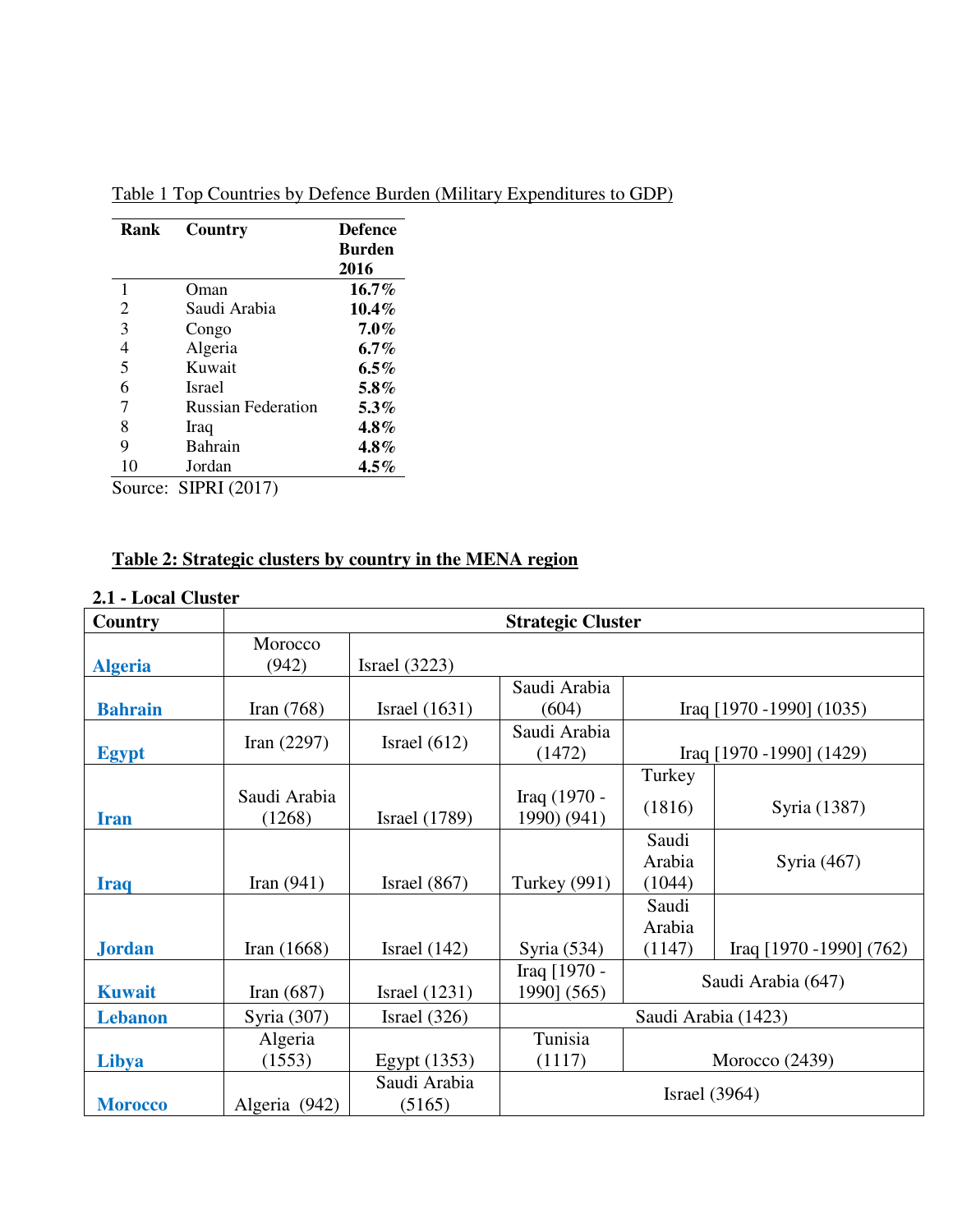|                    | Saudi Arabia       |                    | United Arab Emirates (301) |           |                 |                             |  |
|--------------------|--------------------|--------------------|----------------------------|-----------|-----------------|-----------------------------|--|
| <b>Oman</b>        | (1144)             | Yemen (1023)       |                            |           |                 |                             |  |
|                    | Saudi Arabia       | <b>United Arab</b> |                            |           |                 |                             |  |
| <b>Qatar</b>       | (639)              | Emirates (345)     |                            |           | Israel $(1721)$ |                             |  |
|                    | <b>United Arab</b> |                    |                            | Iraq      |                 |                             |  |
|                    | Emirates           |                    |                            | $(1970 -$ | Kuwait          |                             |  |
| Saudi Arabia       | (896)              | Iran $(1268)$      | Israel $(1284)$            | 1990)     | (647)           | Qatar(639)                  |  |
|                    | Lebanon            | Saudi Arabia       |                            | Turkey    | Iraq            |                             |  |
|                    |                    |                    |                            |           | $[1970 -$       |                             |  |
| <b>Syria</b>       | (307)              | (1346)             | Israel $(569)$             | (570)     | 1990]           |                             |  |
|                    |                    |                    |                            |           | (467)           | Iran $(1387)$               |  |
| <b>Tunisia</b>     | Algeria (993)      |                    | Libya $(1117)$             |           |                 |                             |  |
| <b>United Arab</b> |                    | Saudi Arabia       |                            | Qatar     |                 |                             |  |
| <b>Emirates</b>    | Iran $(998)$       | (896)              | Israel $(2058)$            | (345)     |                 | Iraq $[1970 - 1990]$ (1473) |  |
|                    |                    |                    |                            |           |                 |                             |  |
| <b>Yemen</b>       | Saudi Arabia (990) |                    |                            |           |                 |                             |  |
|                    | Saudi Arabia       |                    |                            | Iran      |                 |                             |  |
| <b>Israel</b>      | (1284)             | Egypt $(612)$      | Syria (569)                | (1789)    |                 | Iraq [1970 -1990] (867)     |  |

## **2.2 - Regional Cluster**

| Iran | srae<br>. | 2014)<br>$2000 -$<br>T.<br>$P$ 110010 | $\mathbf{r}$<br>Turkey | $1980 -$<br>Irac<br>$990^{\circ}$ |
|------|-----------|---------------------------------------|------------------------|-----------------------------------|
|------|-----------|---------------------------------------|------------------------|-----------------------------------|

## **2.3 - International Cluster**

| <b>United States</b> | Soviet Union: 1970 – 1990 |
|----------------------|---------------------------|
|----------------------|---------------------------|

Note: numbers in parenthesis include distance in KM (gravity center of the country as per Google Map: Linkhttps://www.distancefromto.net/ [Accessed October 2017]).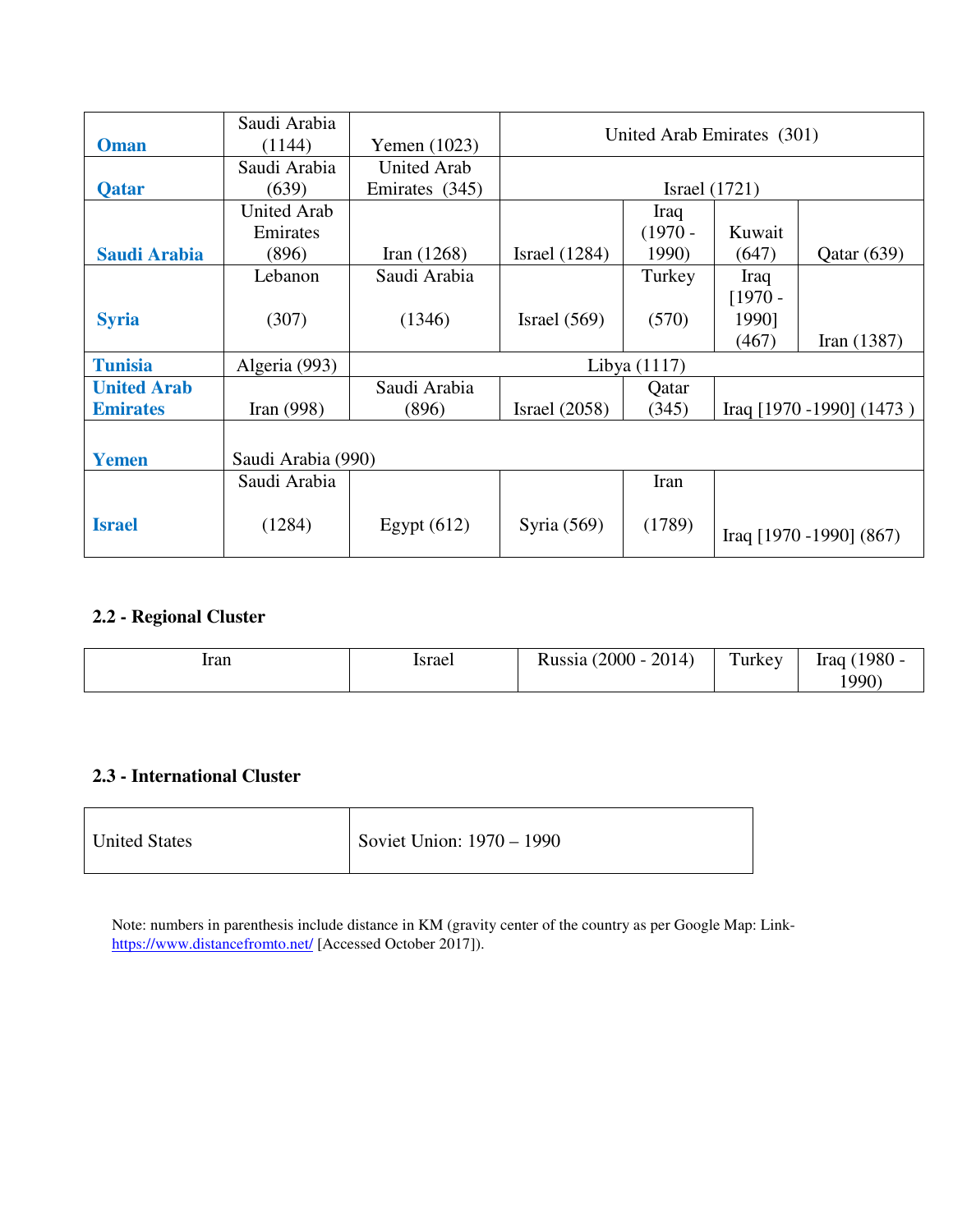| Variable           | Model 1       | Model 2                                                                                                                                                                                                                                                                                                                                                                                      | Model 3      | Model 4      | Model 5      | Model 6      | Model 7      |
|--------------------|---------------|----------------------------------------------------------------------------------------------------------------------------------------------------------------------------------------------------------------------------------------------------------------------------------------------------------------------------------------------------------------------------------------------|--------------|--------------|--------------|--------------|--------------|
| $GDP(-1)$          | 1.0641***     | 1.0717***                                                                                                                                                                                                                                                                                                                                                                                    | 1.0682***    | 1.0787***    | 1.0706***    | $1.0905***$  | 1.0796***    |
| $OG(-1)$           | $-0.5113***$  | $-0.5977***$                                                                                                                                                                                                                                                                                                                                                                                 | $-0.5106***$ | $-0.5833***$ | $-0.5249***$ | $-0.5479***$ | $-0.5117***$ |
| $\Delta$ G7GDP(-1) | $-0.0059$     | $-0.0124$                                                                                                                                                                                                                                                                                                                                                                                    | $-0.0060$    | $-0.00009$   | $-0.0032$    | $-0.0080$    | $-0.0054$    |
| $ARBL(-1)$         | $0.7843***$   | $\frac{1}{2} \frac{1}{2} \frac{1}{2} \frac{1}{2} \frac{1}{2} \frac{1}{2} \frac{1}{2} \frac{1}{2} \frac{1}{2} \frac{1}{2} \frac{1}{2} \frac{1}{2} \frac{1}{2} \frac{1}{2} \frac{1}{2} \frac{1}{2} \frac{1}{2} \frac{1}{2} \frac{1}{2} \frac{1}{2} \frac{1}{2} \frac{1}{2} \frac{1}{2} \frac{1}{2} \frac{1}{2} \frac{1}{2} \frac{1}{2} \frac{1}{2} \frac{1}{2} \frac{1}{2} \frac{1}{2} \frac{$ | 0.7904 ***   | $0.8674***$  | $0.6987***$  | $-0.1081***$ | $0.5451***$  |
| $GCC(-1)$          | $\frac{1}{2}$ | $0.5971***$                                                                                                                                                                                                                                                                                                                                                                                  | $\cdots$     | ----         | ----         |              |              |
| $NATR(-1)$         | $-0.2203***$  | $-0.1439***$                                                                                                                                                                                                                                                                                                                                                                                 | $-0.2226***$ | $-0.1566***$ | $-0.1916***$ | $-0.0298$    | $-0.2069***$ |
|                    |               |                                                                                                                                                                                                                                                                                                                                                                                              |              |              |              |              |              |
| $WLCTH(-1)$        | $0.0484*$     | $0.0665**$                                                                                                                                                                                                                                                                                                                                                                                   | $---$        | $0.0517*$    | $0.0499*$    | $0.2223***$  | $0.0474***$  |
| $NWLCTH(-1)$       | $---$         | $---$                                                                                                                                                                                                                                                                                                                                                                                        | 0.0335       |              |              |              |              |
| $RLTH(-1)$         | $-0.0876***$  | $-0.0420$                                                                                                                                                                                                                                                                                                                                                                                    | $-0.0785***$ | $-0.1120***$ | $-0.0395$    | $-0.1081***$ | $-0.0551**$  |
| $GLTH(-1)$         | $0.2844***$   | 0.0694                                                                                                                                                                                                                                                                                                                                                                                       | $0.2833***$  |              |              |              |              |
| $NICM(-1)$         |               |                                                                                                                                                                                                                                                                                                                                                                                              |              | $0.6278***$  |              |              |              |
| $NEX(-1)$          |               |                                                                                                                                                                                                                                                                                                                                                                                              |              |              | 0.0234       |              | ----         |
| $NTOT(-1)$         |               |                                                                                                                                                                                                                                                                                                                                                                                              |              |              |              | $-0.2077***$ |              |
| Doomsday $(-1)$    |               |                                                                                                                                                                                                                                                                                                                                                                                              |              |              |              |              | 2.8840***    |
| F-Test P-Value     | 0.0000        | 0.0000                                                                                                                                                                                                                                                                                                                                                                                       | 0.0000       | 0.0000       | 0.0000       | 0.0000       | 0.0000       |
| Number of Obs      | 810           | 810                                                                                                                                                                                                                                                                                                                                                                                          | 810          | 810          | 810          | 810          | 810          |

**Table 2**: Fixed Effect Model – Sample Period: 1970 - 2015

\*\*\*  $1\%$  significance level, \*\* 5% and \* 10%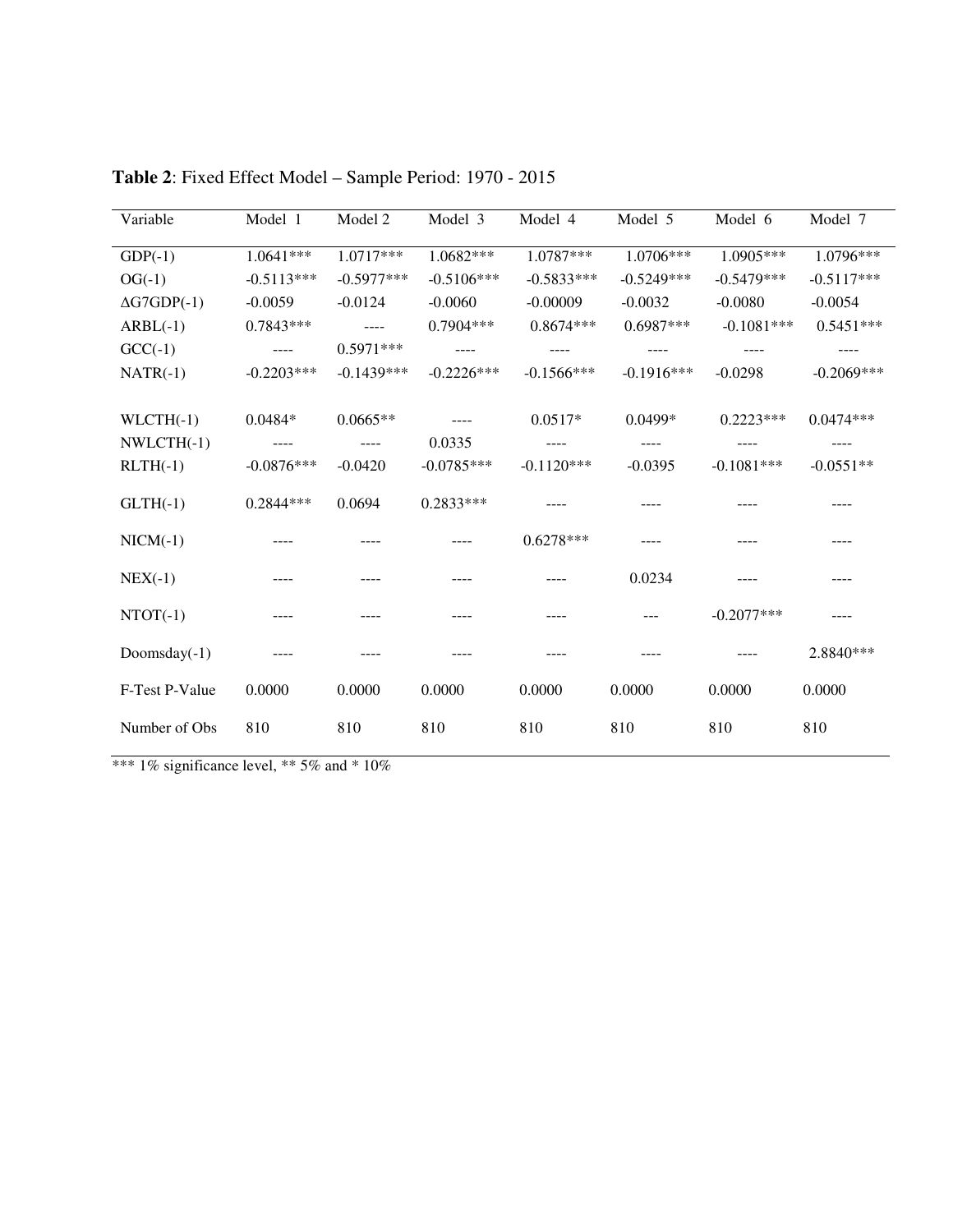| Variable           | Model 1      | Model 2      | Model 3      | Model 4      | Model 5       | Model 6      | Model 7     |
|--------------------|--------------|--------------|--------------|--------------|---------------|--------------|-------------|
| $GDP(-1)$          | $0.6604***$  | $0.6402**$   | $0.7240***$  | $0.5722***$  | 1.4911***     | $0.5655***$  | $0.5521***$ |
| $OG(-1)$           | $-0.1384***$ | $-0.1529$    | $-0.1287$    | $-0.2270***$ | $-0.9002$ *** | $-0.2003**$  | $-0.1666*$  |
| $\Delta$ G7GDP(-1) | $-0.0095$    | $-0.0598***$ | $-0.0192***$ | $-0.0152**$  | $-0.0154***$  | $-0.0221***$ | $-0.0191**$ |
| $ARBL(-1)$         | $0.7372***$  | ----         | $0.6691***$  | $0.7199***$  | $-0.2230**$   | $0.6250***$  | $0.6483***$ |
| $GCC(-1)$          | ----         | 0.2253       | ----         | ----         | ----          | ----         | ----        |
| $NATR(-1)$         | $-0.0686$    | 0.0815       | $-0.0925$    | $-0.0110$    | $0.1090*$     | $-0.0197$    | $-0.0043$   |
|                    |              |              |              |              |               |              |             |
| $WLCTH(-1)$        | 0.0151       | 0.0364       |              | $0.0424**$   | $0.1340***$   | 0.0060       | $0.0417*$   |
| $NWLCTH(-1)$       | ----         | ----         | 0.0144       |              |               |              | ----        |
| $RLTH(-1)$         | $-0.0493***$ | $-0.0880**$  | $-0.0374*$   | $-0.0271$    | $-0.0214$     | $-0.0067$    | $-0.0188$   |
| $GLTH(-1)$         | $0.18456***$ | $-0.0518$    | $0.1520**$   |              |               |              |             |
| $NICM(-1)$         |              |              |              | 0.0993       |               |              |             |
| $NEX(-1)$          |              |              |              | ----         | $-0.1319***$  | ----         |             |
| $NTOT(-1)$         |              |              |              |              | ---           | $-0.0240$    |             |
| Doomsday $(-1)$    |              |              |              |              |               |              | $-0.0653$   |
|                    |              |              |              |              |               |              |             |

**Table 3-A:** Dynamic Panel-Data - ARDL Model - Long Run Coefficients – Sample: 1970 -2015

\*\*\* denotes 1% significance level, \*\* 5% and \* 10%.

| <b>Table 3-B:</b> Dynamic Panel-Data - ARDL Model - Short Run Representation – Sample: 1970-2015<br>Variable | Model 1      | Model 2      | Model 3      | Model 4      | Model 5       | Model 6      | Model 7      |
|--------------------------------------------------------------------------------------------------------------|--------------|--------------|--------------|--------------|---------------|--------------|--------------|
| CoinEq                                                                                                       | $-0.1711***$ | $-0.1000***$ | $-0.1608***$ | $-0.1722***$ | $-0.11794***$ | $-0.1734***$ | $-0.1601***$ |
| $\triangle$ GDP                                                                                              | $0.3968**$   | $0.3772**$   | $0.4080**$   | $0.4345**$   | $0.5523***$   | $0.4006**$   | $0.4216**$   |
| $\Delta \text{OG}$                                                                                           | $-0.1884$    | $-0.1710$    | $-0.1890$    | $-0.1990$    | $-0.2277$     | $-0.1947$    | $-0.1932$    |
| $\Delta(\Delta G7GDP)$                                                                                       | $-0.0065$    | $-0.0091*$   | $-0.0068$    | $-0.0064$    | $-0.00568$    | $-0.0069$    | $-0.0059$    |
| ∆ARBL                                                                                                        | $0.3012***$  | $\cdots$     | $0.2820***$  | $0.3061***$  | $0.1919**$    | $0.2759***$  | ----         |
| $\Delta {\rm GCC}$                                                                                           |              | $0.3262*$    |              |              |               |              |              |
| $\triangle NATR$                                                                                             | $-0.0092$    | 0.0397       | $-0.0060$    | $-0.0021$    | 0.0171        | 0.0063       | 0.0124       |
| $\triangle WLCTH$                                                                                            | $-0.0870$    | $-0.2417$    |              | $-0.0902$    | $-0.0312$     | $-0.1549*$   | $-0.0835$    |
| <b>ANWLCTH</b>                                                                                               | ----         | $---$        | 0.0414       | ----         | ----          | ----         | ----         |
| <b>ARLTH</b>                                                                                                 | $-0.5759$    | $-0.5343$    | $-0.6531$    | $-0.5685$    | $-0.5362$     | $-0.5322$    | $-0.5774$    |
| $\Delta$ GLTH                                                                                                | $0.0759**$   | 0.0435       | 0.0460       | ----         |               |              |              |
| $\Delta$ NICM                                                                                                |              |              | ----         | 0.06597      | ----          |              | ----         |
| <b>ANEX</b>                                                                                                  |              |              |              | ----         | 0.0203        | ----         |              |
| <b>ΔNTOT</b>                                                                                                 |              | ----         |              | ----         | ----          | 0.4909       | ----         |
| $\triangle$ Doomsday                                                                                         | ----         |              |              | ----         | ----          | $---$        | 1.2815**     |
| $\beta_0$                                                                                                    | $-2.040***$  | $0.9346***$  | $-1.7710***$ | $-0.994***$  | $0.1919**$    | $-0.4345***$ | $-0.6399***$ |

**Table 3-B:** Dynamic Panel-Data - ARDL Model - Short Run Representation – Sample: 1970-2015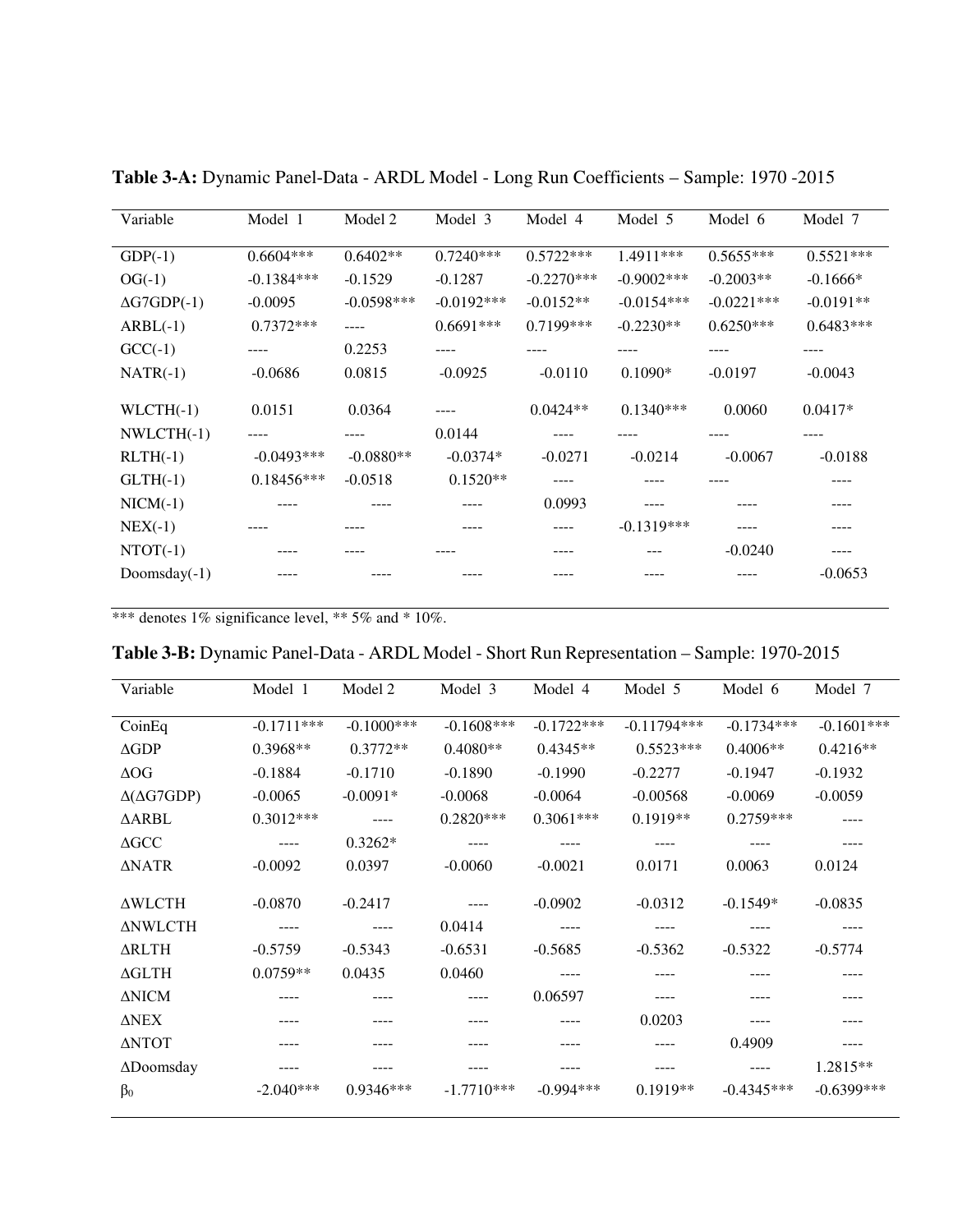\*\*\* denotes 1% significance level, \*\* 5% and \* 10%. See Table 2 notes for model and variable descriptions.

| Table 4: Dynamic Panel-Data Estimation - Two-Step System GMM - Sample: 1970 - 2015 |             |              |            |             |             |             |              |  |  |
|------------------------------------------------------------------------------------|-------------|--------------|------------|-------------|-------------|-------------|--------------|--|--|
| Variable                                                                           | Model 1     | Model 2      | Model 3    | Model 4     | Model 5     | Model 6     | Model 7      |  |  |
| $GDP(-1)$                                                                          | 1.1890***   | 1.1549***    | 1.0840***  | 1.5634*     | 1.0299*     | $0.8820*$   | $0.8830**$   |  |  |
| $OG(-1)$                                                                           | $-0.7138**$ | $-0.7300***$ | $-0.6107*$ | $-1.4135*$  | $-0.7422**$ | $-0.6644**$ | $-0.7296***$ |  |  |
| $\Delta$ G7GDP(-1)                                                                 | $-0.0074$   | $-0.0061$    | $-0.0059$  | 0.0125      | $-0.0068$   | $-0.0018$   | 0.0100       |  |  |
| $ARBL(-1)$                                                                         | 0.0321      | 0.0265       |            | $-0.0165$   | $-0.0092$   | $-0.0034$   | $-0.0123$    |  |  |
| $GCC(-1)$                                                                          | $- - - -$   | $- - - -$    | 0.0281     | $---$       | $- - - -$   |             |              |  |  |
| $NATR(-1)$                                                                         | $-0.0087$   | $-0.0032$    | $-0.0300$  | 0.1538      | 0.0515      | 0.0922      | 0.1152       |  |  |
|                                                                                    |             |              |            |             |             |             |              |  |  |
| $WLCTH(-1)$                                                                        | 0.1739*     | $- - - -$    | 0.1682     | 0.2195*     | 0.1550      | $0.2091**$  | $0.1885**$   |  |  |
| $NWLCTH(-1)$                                                                       | $---$       | 0.1536       |            | ----        |             |             | ----         |  |  |
| $RLTH(-1)$                                                                         | $-0.1217$   | $-0.1046$    | $-0.0895$  | $-0.1937**$ | $-0.1088$   | $-0.1451$   | $-0.1536**$  |  |  |
| $GLTH(-1)$                                                                         | $-0.0288$   | $-0.0537$    | $-0.1021$  |             |             |             |              |  |  |
| $NICM(-1)$                                                                         |             |              |            | 0.6527      |             |             |              |  |  |
| $NEX(-1)$                                                                          |             |              |            |             | $-0.0141$   |             |              |  |  |
| $NTOT(-1)$                                                                         |             |              |            |             |             | $-0.0849$   | ----         |  |  |
| Doomsday $(-1)$                                                                    | $- - - -$   |              |            |             |             |             | 3.4240*      |  |  |
| Hansen test of<br>overidentification                                               | 0.7680      | 0.8280       | 0.7030     | 0.8720      | 0.7380      | 0.7070      | 0.9110       |  |  |
| Number of Obs                                                                      | 752         | 752          | 752        | 720         | 752         | 752         | 752          |  |  |

 $β<sub>0</sub>$  is the intercept term and the cointegration equation coefficient is denoted by CoinEq.

\*\*\*  $1\%$  significance level, \*\*  $5\%$  and \*  $10\%$ 

- Sargan–Hansen test of overidentifying restrictions regresses the residuals from the GMM regression on all instruments. The null hypothesis for this test is that all instruments are uncorrelated with the residual.